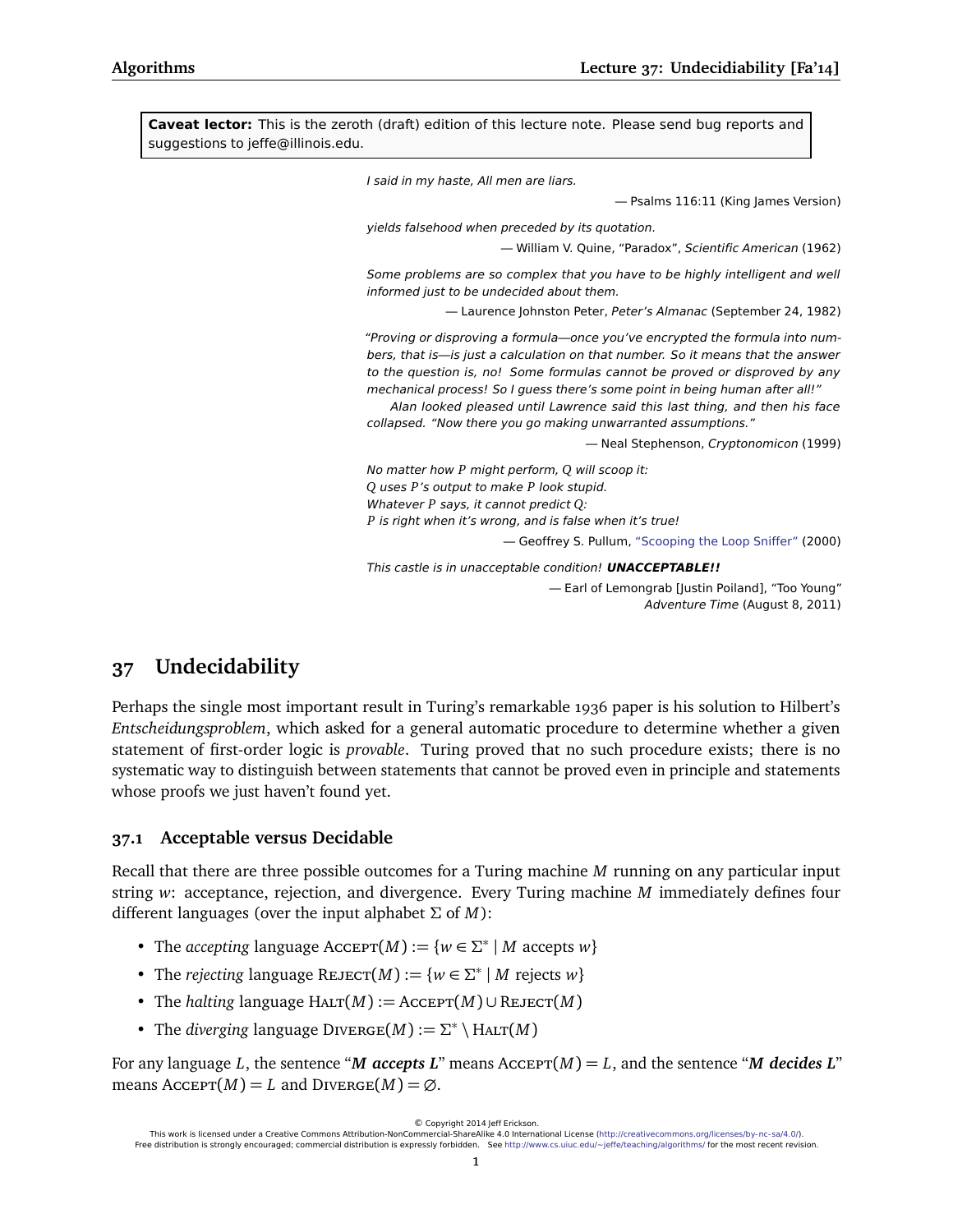Now let *L* be an arbitrary language. We say that *L* is *acceptable* (or *semi-computable*, or *semi-decidable*, or *recognizable*, or *listable*, or *recursively enumerable*) if some Turing machine accepts *L*, and *unacceptable* otherwise. Similarly, *L* is *decidable* (or *computable*, or *recursive*) if some Turing machine decides *L*, and *undecidable* otherwise.

### **37.2 Lo, I Have Become Death, Stealer of Pie**

There is a subtlety in the definitions of "acceptable" and "decidable" that many beginners miss: A language can be decidable even if we can't exhibit a specific Turing machine decides it. As a canonical example, consider the language  $\Pi = \{w \mid \mathbf{1}^{|w|}$  appears in the binary expansion of  $\pi\}$ . Despite appearances, this language *is* decidable! There are only two cases to consider:

• Suppose there is an integer *N* such that the binary expansion of  $\pi$  contains the substring  $1^N$ but does not contain the substring  $1^{N+1}$ . Let  $M_N$  be the Turing machine with  $N+3$  states  ${0, 1, \ldots, N}$ , accept, reject}, start state 0, and the following transition function:

$$
\delta(q, a) = \begin{cases}\n\text{accept} & \text{if } a = \Box \\
\text{reject} & \text{if } a \neq \Box \text{ and } q = n \\
(q + 1, a, +1) & \text{otherwise}\n\end{cases}
$$

This machine correctly decides *Π*.

• Suppose the binary expansion of  $\pi$  contains arbitrarily long substrings of 1s. Then any Turing machine that accepts all inputs correctly decides *Π*.

We have no idea which of these machines correctly decides *Π*, but one of them does, and that's enough!

#### **37.3 Useful Lemmas**

This subsection contains several lemmas that are useful for proving that languages are (un)decidable or (un)acceptable. For almost all of these lemmas, the proofs are straightforward; readers are strongly encouraged to try to prove each lemma themselves before reading ahead .

One might reasonably ask why we don't also define "rejectable" and "haltable" languages. The following lemma, whose proof is an easy exercise (hint, hint), implies that these are both identical to the acceptable languages.

**Lemma 1.** *Let M be an arbitrary Turing machine.*

- *(a) There is a Turing machine*  $M^R$  *such that*  $ACCEPT(M^R) = REJECT(M)$  *and*  $REJECT(M^R) = AccEPT(M)$ *.*
- *(b) There is a Turing machine*  $M^A$  *such that*  $ACCEPT(M^A) = AccEPT(M)$  *and*  $REJECT(M^A) = \emptyset$ *.*
- *(c) There is a Turing machine*  $M^H$  *such that*  $AccEPT(M^H) = HAT(M)$  *and*  $REJECT(M^H) = \emptyset$ *.*

The decidable languages have several fairly obvious useful properties.

**Lemma 2.** If L and L' are decidable, then  $L \cup L'$ ,  $L \cap L'$ ,  $L \setminus L'$ , and  $L \setminus L'$  are also decidable.

**Proof:** Let *M* and *M'* be Turing machines that decide *L* and *L'*, respectively. We can build a Turing machine  $M_{\cup}$  that decides  $L \cup L'$  as follows. First,  $M_{\cup}$  copies its input string *w* onto a second tape. Then  $M_{\cup}$  runs  $M$  on input  $w$  (on the first tape), and then runs  $M'$  on input  $w$  (on the second tape). If either *M* or *M'* accepts, then  $M_{\cup}$  accepts; if both *M* and *M'* reject, then  $M_{\cup}$  rejects.

The other three languages are similar.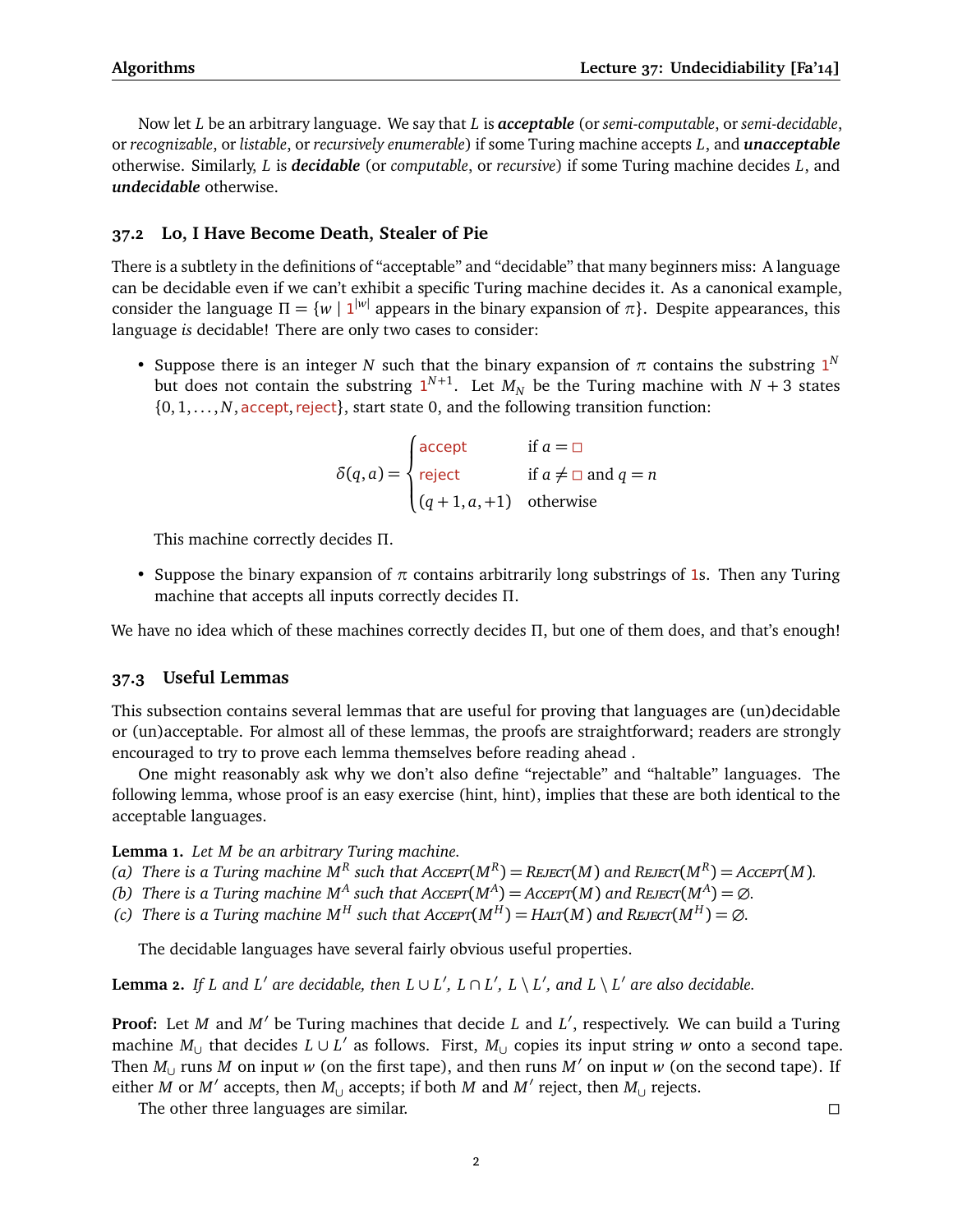**Corollary 3.** *The following hold for all languages L and L* 0 *.*

- (a) If  $L \cap L'$  is undecidable and  $L'$  is decidable, then  $L$  is undecidable.
- $(b)$  *If*  $L ∪ L'$  *is undecidable and*  $L'$  *is decidable, then*  $L$  *is undecidable.*
- *(c)* If  $L \setminus L'$  is undecidable and  $L'$  is decidable, then  $L$  is undecidable.
- (d) If  $L' \setminus L$  is undecidable and  $L'$  is decidable, then  $L$  is undecidable.

The asymmetry between acceptance and rejection implies that merely acceptable languages are not quite as well-behaved as decidable languages.

**Lemma 4.** For all acceptable languages *L* and *L'*, the languages *L*∪*L'* and *L*∩*L'* are also acceptable.

**Proof:** Let *M* and *M'* be Turing machines that decide *L* and *L'*, respectively. We can build a Turing machine  $M_{\cap}$  that decides  $L \cap L'$  as follows. First,  $M_{\cap}$  copies its input string *w* onto a second tape. Then  $M_{\Omega}$  runs  $M$  on input  $w$  using the first tape, and then runs  $M'$  on input  $w$  using the second tape. If both *M* and *M'* accept, then *M*<sub>∩</sub> accepts; if either *M* or *M'* reject, then *M*<sub>∩</sub> rejects; if either *M* or *M'* diverge, then  $M_{\Omega}$  diverges (automatically).

The construction for  $L \cup L'$  is more subtle; instead of running *M* and *M'* in series, we must run them in parallel. Like *M*∩, the new machine *M*<sup>∪</sup> starts by copying its input string *w* onto a second tape. But then  $M_{\cup}$  runs  $M$  and  $M'$  simultaneously; with each step of  $M_{\cup}$  simulating both one step of  $M$  on the first tape and one step of  $M'$  on the second. Ignoring the states and transitions needed for initialization, the state set of  $M_{\cup}$  is the product of the state sets of *M* and *M'*, and the transition function is

> $\delta_{\cup}(q, a, q', a') =$  $\sqrt{ }$  $\int$  $\overline{\mathcal{L}}$  $\operatorname{accept}_{\cup}$  if  $q = \operatorname{accept}$  or  $q' = \operatorname{accept}'$  $\text{reject}_{\cup}$  if  $q = \text{reject} \text{ and } q' = \text{reject}'$  $(\delta(q, a), \delta'(q', a'))$  otherwise

Thus,  $M_{\cup}$  accepts as soon as either *M* or *M'* accepts, and rejects only after both *M* or *M'* reject. □

**Lemma 5.** *An acceptable language L is decidable if and only if Σ* ∗ \ *L is also acceptable.*

**Proof:** Let *M* and *M* be Turing machines that accept *L* and *Σ* ∗ \ *L*, respectively. Following the previous proof, we construct a new Turing machine *M*<sup>∗</sup> that copies its input onto a second tape, and then simulates *M* and *M'* in parallel on the two tapes. If *M* accepts, then *M*<sup>∗</sup> accepts; if *M* accepts, then *M*<sup>∗</sup> rejects. Since every string is accepted by either *M* or  $\overline{M}$ , we conclude that  $M^*$  decides *L*.

The other direction follows immediately from Lemma 1.

#### **37.4 Self-Haters Gonna Self-Hate**

Let *U* be an arbitrary fixed universal Turing machine. Any Turing machine *M* can be encoded as a string 〈*M*〉 of symbols from *U*'s input alphabet, so that *U* can simulate the execution of *M* on any suitably encoded input string. Different universal Turing machines require different encodings.<sup>[1](#page-2-0)</sup>

A Turing machine encoding is just a string, and any string (over the correct alphabet) can be used as the input to a Turing machine. Thus, we can use the encoding 〈*M*〉 of any Turing machine *M* as the input to another Turing machine. We've already seen an example of this ability in our universal Turing

<span id="page-2-0"></span><sup>1</sup> In fact, these undecidability proofs never actually use the universal Turing machine; all we really need is an encoding function that associates a unique string 〈*M*〉 with every Turing machine *M*. However, we *do* need the encoding to be compatible with a universal Turing machine for the results in Section [37.7.](#page-5-0)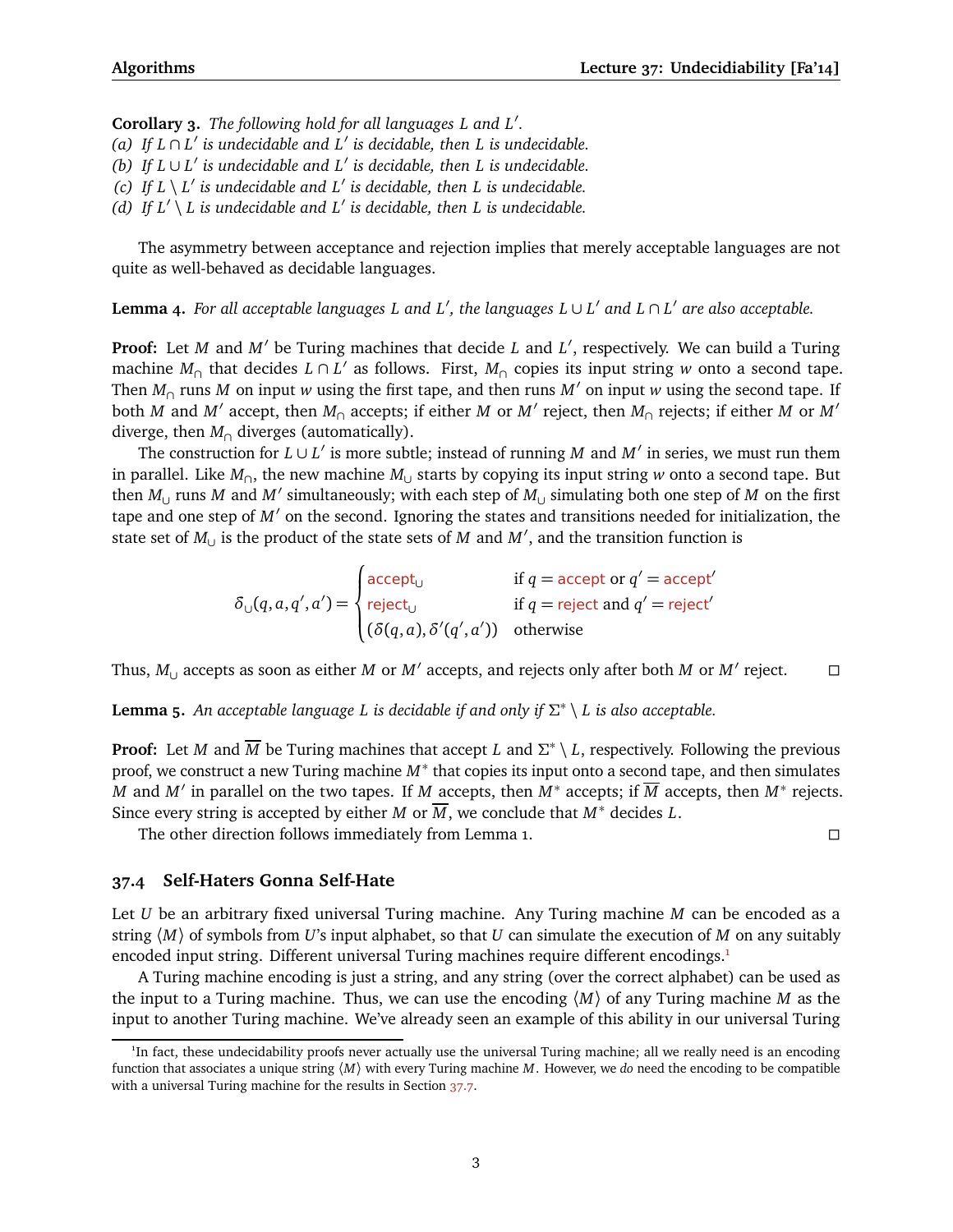machine *U*, but more significantly, we can use  $\langle M \rangle$  as the input to *the same Turing machine M*. Thus, each of the following languages is well-defined:

> $\text{SELFACCEPT} := \{ \langle M \rangle \mid M \text{ accepts } \langle M \rangle \}$  $\text{SELFREJECT} := \{ \langle M \rangle \mid M \text{ rejects } \langle M \rangle \}$  $\text{SELFHALT} := \big\{ \langle M \rangle \bigm| M \text{ halts on } \langle M \rangle \big\}$  $\text{SELFDIVERGE} := \{ \langle M \rangle \mid M \text{ diverges on } \langle M \rangle \}$

One of Turing's key observations is that *SELFREJECT* is undecidable; Turing proved this theorem by contradiction as follows:

Suppose to the contrary that there is a Turing machine *SR* such that  $ACCEPT(SR) = SELFREJECT$  and DIVERGE(*SR*) =  $\emptyset$ . More explicitly, for **any** Turing machine *M*,

- *SR* accepts  $\langle M \rangle \iff M$  rejects  $\langle M \rangle$ , and
- *SR* rejects  $\langle M \rangle \iff M$  does not reject  $\langle M \rangle$ .

In particular, these equivalences must hold when *M* is equal to *SR*. Thus,

- *SR* accepts 〈*SR*〉 ⇐⇒ *SR* rejects 〈*SR*〉, and
- *SR* rejects  $\langle SR \rangle \iff SR$  does not reject  $\langle SR \rangle$ .

In short, *SR* accepts 〈*SR*〉 if and only if *SR* rejects 〈*SR*〉, which is impossible! The only logical conclusion is that the Turing machine *SR* does not exist!

#### **37.5 Aside: Uncountable Barbers**

Turing's proof by contradiction is nearly identical to the famous *diagonalization argument* that uncountable sets exist, published by Georg Cantor in 1891. Indeed, SELFREJECT is sometimes called "the diagonal language". Recall that a function  $f : A \to B$  is a *surjection*<sup>[2](#page-3-0)</sup> if  $f(A) = \{f(a) | a \in A\} = B$ .

**Cantor's Theorem.** Let  $f: X \to 2^X$  be an **arbitrary** function from an **arbitrary** set *X* to its power set. *This function f is not a surjection.*

**Proof:** Fix an arbitrary function  $f: X \to 2^X$ . Call an element  $x \in X$  *happy* if  $x \in f(x)$  and *sad* if *x* ∉ *f* (*x*). Let *Y* be the set of all sad elements of *X*; that is, for *every* element *x* ∈ *X*, we have

$$
x \in Y \iff x \notin f(x).
$$

For the sake of argument, suppose *f* is a surjection. Then (by definition of surjection) there must be an element *y*  $\in$  *X* such that *f* (*y*) = *Y*. Then for *every* element *x*  $\in$  *X*, we have

$$
x \in f(y) \iff x \notin f(x).
$$

In particular, the previous equivalence must hold when  $x = y$ :

$$
y \in f(y) \iff y \notin f(y).
$$

We have a contradiction! We conclude that *f* is not a surjection after all.  $\square$ 

<span id="page-3-0"></span><sup>&</sup>lt;sup>2</sup>more commonly, flouting all reasonable standards of grammatical English, "an onto function"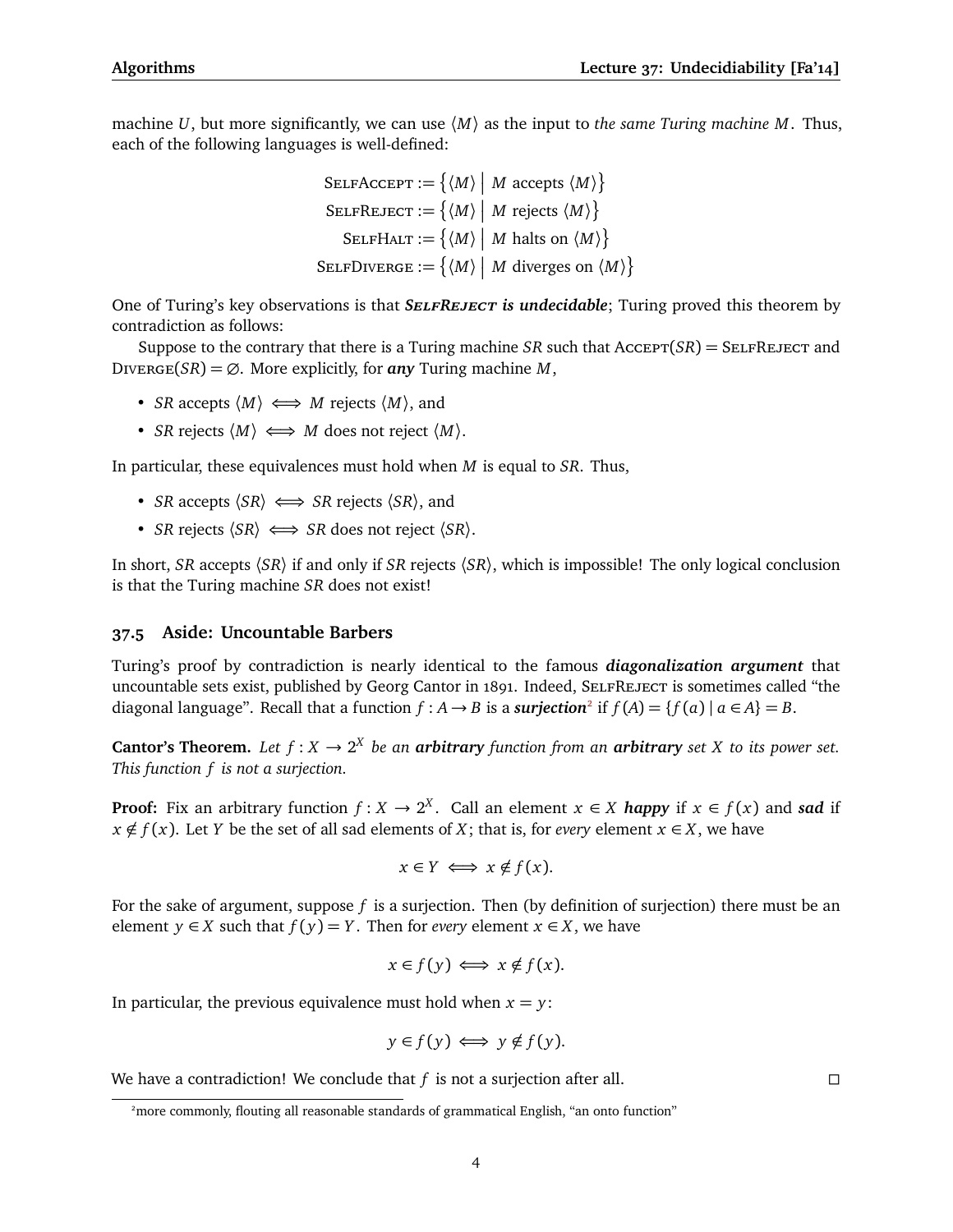Now let *X* =  $\Sigma^*$ , and define the function *f* : *X*  $\rightarrow$  2<sup>*X*</sup> as follows:

$$
f(w) := \begin{cases} \text{Accept}(M) & \text{if } w = \langle M \rangle \text{ for some Turing machine } M \\ \varnothing & \text{if } w \text{ is not the encoding of a Turing machine} \end{cases}
$$

Cantor's theorem immediately implies that not all languages are acceptable.

Alternatively, let *X* be the set of all Turing machines that halt on all inputs. For any Turing machine *M* ∈ *X*, let *f* (*M*) be the set of all Turing machines *N* ∈ *X* such that *M* accepts the encoding  $\langle N \rangle$ . Then a Turing machine *M* is sad if it rejects its own encoding  $\langle M \rangle$ ; thus, *Y* is essentially the set SELFREJECT. Cantor's argument now immediately implies that no Turing machine decides the language SELFREJECT.

The core of Cantor's diagonalization argument also appears in the "barber paradox" popularized by Bertrand Russell in the 1910s. In a certain small town, every resident has a haircut on Haircut Day. Some residents cut their own hair; others have their hair cut by another resident of the same town. To obtain an official barber's license, a resident must cut the hair of all residents who don't cut their own hair, and no one else. Given these assumptions, we can immediately conclude that there are no licensed barbers. After all, who would cut the barber's hair?

To map Russell's barber paradox back to Cantor's theorem, let *X* be the set of residents, and let *f* (*x*) be the set of residents who have their hair cut by *x*; then a resident is *sad* if they do not cut their own hair. To prove that SELFREJECT is undecidable, replace "resident" with "a Turing machine that halts on all inputs", and replace "*A* cuts *B*'s hair" with "*A* accepts 〈*B*〉".

#### **37.6 Just Don't Know What to Do with Myself**

Similar diagonal arguments imply that the other three languages SELFACCEPT, SELFHALT, and SELF-Diverge are also undecidable. The proofs are not quite as direct for these three languages as the proof for SELFREJECT; each fictional deciding machine requires a small modification to create the contradiction.

#### **Theorem 6.** *SelfAccept is undecidable.*

**Proof:** For the sake of argument, suppose there is a Turing machine *SA* such that  $\text{AccEPT}(SA)$  = SELFACCEPT and DIVERGE(*M*) =  $\emptyset$ . Let *SA<sup>R</sup>* be the Turing machine obtained from *SA* by swapping its accept and reject states (as in the proof of Lemma 1). Then  $\text{REJECT}(SA^R) = \text{SELFACCEPT}$  and DIVERGE $(SA^R) = \varnothing$ . It follows that  $SA^R$  rejects  $\langle SA^R \rangle$  if and only if  $SA^R$  accepts  $\langle SA^R \rangle$ , which is impossible.

**Theorem 7.** *SelfHalt is undecidable.*

**Proof:** Suppose to the contrary that there is a Turing machine *SH* such that  $ACCEPT(SH) = SELFHALT$ and DIVERGE(*SH*) =  $\emptyset$ . Let *SH<sup>X</sup>* be the Turing machine obtained from *SH* by redirecting every transition to accept to a new hanging state hang, and then redirecting every transition to reject to accept. Then  $\text{Accept}(SH^X) = \Sigma^* \setminus \text{SELFHALT}$  and  $\text{REJECT}(SH^X) = \emptyset$ . It follows that  $SH^X$  accepts  $\langle SH^X \rangle$  if and only if  $SH^X$  does not halt on  $\langle SH^X \rangle$ , and we have a contradiction.

**Theorem 8.** *SelfDiverge is unacceptable and therefore undecidable.*

**Proof:** Suppose to the contrary that there is a Turing machine *SD* such that  $\text{AccEPT}(M) = \text{SelFDIVERGE}$ . Let *SD<sup>A*</sup> be the Turing machine obtained from *M* by redirecting every transition to reject to a new hanging state hang such that  $\delta$ (hang, *a*) = (hang, *a*, +1) for every symbol *a*. Then AccEPT(*SD<sup>A</sup>*) = SELFDIVERGE and REJECT $(SD^A) = \emptyset$ . It follows that  $SD^A$  accepts  $\langle SD^A \rangle$  if and only if  $SD^A$  does not halt on  $\langle SD^A \rangle$ , which is impossible.  $\Box$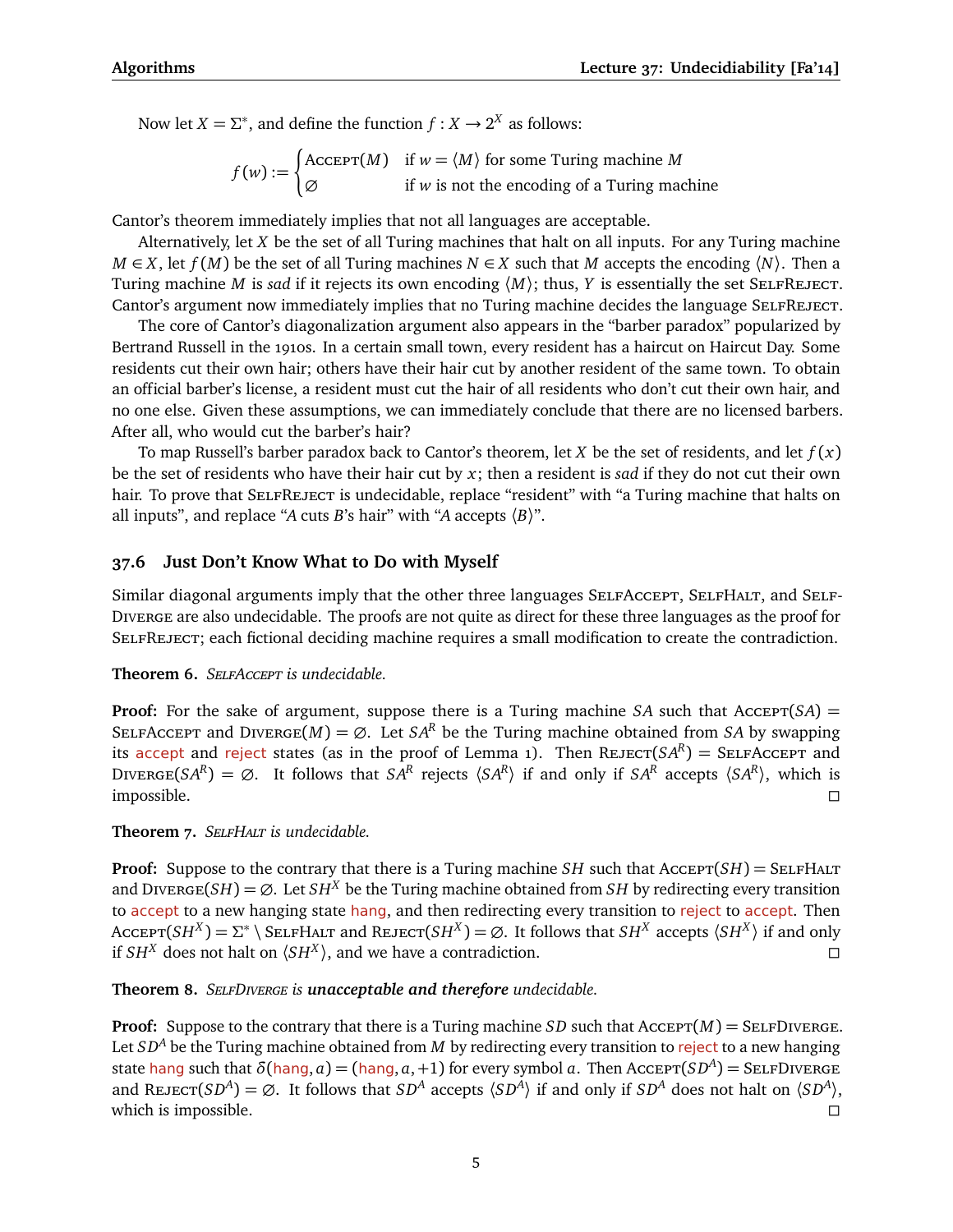#### <span id="page-5-0"></span>**37.7 Nevertheless, Acceptable** *?*

Our undecidability argument for SelfDiverge actually implies the stronger result that SelfDiverge is unacceptable; we never assumed that the hypothetical accepting machine *SD* halts on all inputs. However, we can use or modify our universal Turing machine to accept the other three languages.

#### **Theorem 9.** *SelfAccept is acceptable.*

**Proof:** We describe a Turing machine *SA* that accepts the language SELFACCEPT. Given any string *w* as input, *SA* first verifies that *w* is the encoding of a Turing machine. If *w* is not the encoding of a Turing machine, then *SA* diverges. Otherwise,  $w = \langle M \rangle$  for some Turing machine *M*; in this case, *SA* writes the string  $ww = \langle M \rangle \langle M \rangle$  onto its tape and passes control to the universal Turing machine *U*. *U* then simulates *M* (the machine encoded by the first half of its input) on the string  $\langle M \rangle$  (the second half of its input).[3](#page-5-1) In particular, *U* accepts 〈*M*, *M*〉 if and only if *M* accepts 〈*M*〉. We conclude that *SR* accepts 〈*M*〉 if and only if *M* accepts  $\langle M \rangle$ .

#### **Theorem 10.** *SelfReject is acceptable.*

**Proof:** Let  $U^R$  be the Turing machine obtained from our universal machine  $U$  by swapping the accept and reject states. We describe a Turing machine *SR* that accepts the language SELFREJECT as follows. *SR* first verifies that its input string *w* is the encoding of a Turing machine and diverges if not. Otherwise, *SR* writes the string  $ww = \langle M, M \rangle$  onto its tape and passes control to the reversed universal Turing machine  $U^R$ . Then  $U^R$  accepts  $\langle M, M \rangle$  if and only if  $M$  rejects  $\langle M \rangle$ . We conclude that  $SR$  accepts  $\langle M \rangle$  if and only if *M* rejects  $\langle M \rangle$ .

Finally, because SELFHALT is the union of two acceptable languages, SELFHALT is also acceptable.

#### **37.8 The Halting Problem via Reduction**

Consider the following related languages:[4](#page-5-2)

```
\mathrm{AcceptS} := \big\{ \langle M, w \rangle \bigm| M \text{ accepts } w \big\}\text{REJECT} := \{ \langle M, w \rangle \mid M \text{ rejects } w \}HALT := \{(M, w) \mid M \text{ halts on } w\}\text{DIVERGE} := \left\{ \langle M, w \rangle \mid M \text{ diverges on } w \right\}
```
Deciding the language Halt is what is usually meant by the *halting problem*: Given a program *M* and an input *w* to that program, does the program halt? This problem may seem trivial; why not just run the program and see? More formally, why not just pass the input string  $\langle M, x \rangle$  to our universal Turing machine *U*? That strategy works perfectly if we just want to *accept* HALT, but we actually want to *decide* HALT; if *M* is not going to halt on *w*, we still want an answer in a finite amount of time. Sadly, we can't always get what we want.

<span id="page-5-1"></span><sup>&</sup>lt;sup>3</sup>To simplify the presentation, I am implicitly assuming here that  $\langle M \rangle = \langle \langle M \rangle \rangle$ . Without this assumption, we need a Turing machine that transforms an arbitrary string  $w \in \Sigma_M^*$  into its encoding  $\langle w \rangle$  for *U*; building such a Turing machine is straightforward.

<span id="page-5-2"></span><sup>&</sup>lt;sup>4</sup>Sipser uses the shorter name  $A_{TM}$  instead of Accept, but uses  $HALT_{TM}$  instead of HALT. I have no idea why he thought four-letter names are okay, but six-letter names are not. His subscript TM is just a reminder that these are languages of *Turing machine* encodings, as opposed to encodings of DFAs or some other machine model.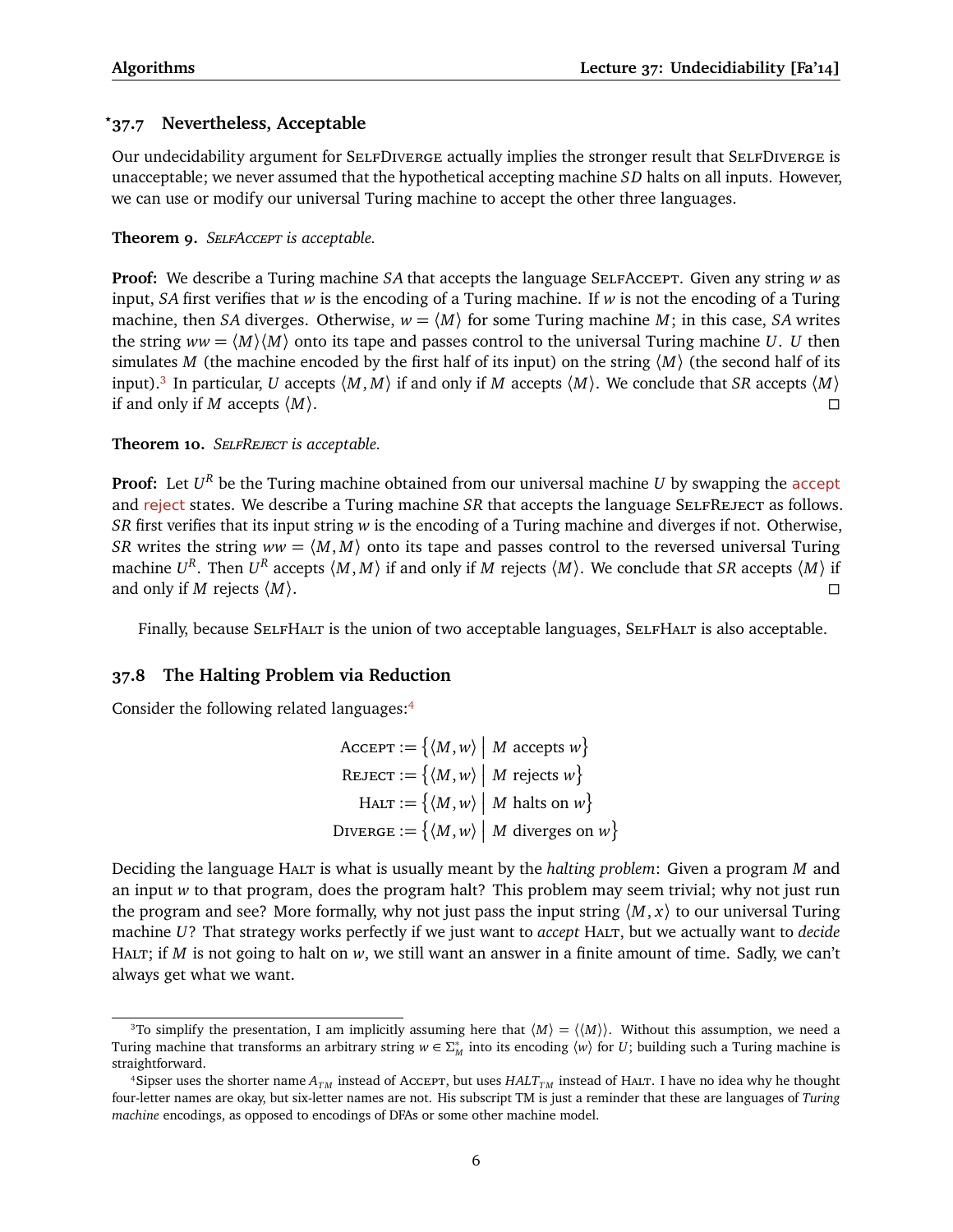**Theorem 11.** *Halt is undecidable.*

**Proof:** Suppose to the contrary that there is a Turing machine *H* that decides Halt. Then we can use *H* to build another Turing machine *SH* that decides the language SelfHalt. Given any string *w*, the machine *SH* first verifies that  $w = \langle M \rangle$  for some Turing machine *M* (rejecting if not), then writes the string  $ww = \langle M, M \rangle$  onto the tape, and finally passes control to *H*. But SELFHALT is undecidable, so no such machine *SH* exists. We conclude that *H* does not exist either.

Nearly identical arguments imply that the languages Acceptr, REJECT, and DIVERGE are undecidable. Here we have our first example of an undecidability proof by *reduction*. Specifically, we *reduced* the language SelfHalt to the language Halt. More generally, to reduce one language *X* to another language *Y* , we assume (for the sake of argument) that there is a program *P<sup>Y</sup>* that decides *Y* , and we write another program that decides *X*, using *P<sup>Y</sup>* as a black-box subroutine. If later we discover that *Y* is decidable, we can immediately conclude that *X* is decidable. Equivalently, if we later discover that *X* is undecidable, we can immediately conclude that *Y* is undecidable.

> **To prove that a language** *L* **is undecidable, reduce a known undecidable language to** *L***.**

Perhaps the most confusing aspect of reduction arguments is that the *languages* we want to prove undecidable nearly (but not quite) always involve encodings of Turing machines, while at the same time, the *programs* that we build to prove them undecidable are also Turing machines. Our proof that HALT is undecidable involved three different machines:

- The hypothetical Turing machine *H* that decides HALT.
- The new Turing machine *SH* that decides SELFHALT, using *H* as a subroutine.
- The Turing machine *M* whose encoding is the input to *H*.

It is *incredibly* easy to get confused about which machines are playing each in the proof. Therefore, it is absolutely vital that we give each machine in a reduction proof a unique and mnemonic name, and then *always* refer to each machine *by name*. Never write, say, or even *think* "the machine" or "that machine" or (gods forbid) "it". You also may find it useful to think of the working *programs* we are trying to construct (*H* and *SH* in this proof) as being written in a different language than the arbitrary *source code* that we want those programs to analyze  $(\langle M \rangle)$  in this proof).

## **37.9 One Million Years Dungeon!**

As a more complex set of examples, consider the following languages:

```
\text{NeverAccer} \texttt{r} := \big\{ \langle M \rangle \mid \text{Accer} \texttt{r} (M) = \varnothing \big\}\operatorname{NeverREJECT} := \big\{\langle M \rangle \mid \operatorname{REJECT}(M) = \varnothing\big\}\operatorname{NeverHalt}:=\big\{\langle M\rangle\mid \operatorname{Halt}(M)=\varnothing\big\}\operatorname{NeverDiverge}:=\bigl\{\langle M\rangle\mid\operatorname{Diverge}(M)=\varnothing\bigr\}
```
**Theorem 12.** *NeverAccept is undecidable.*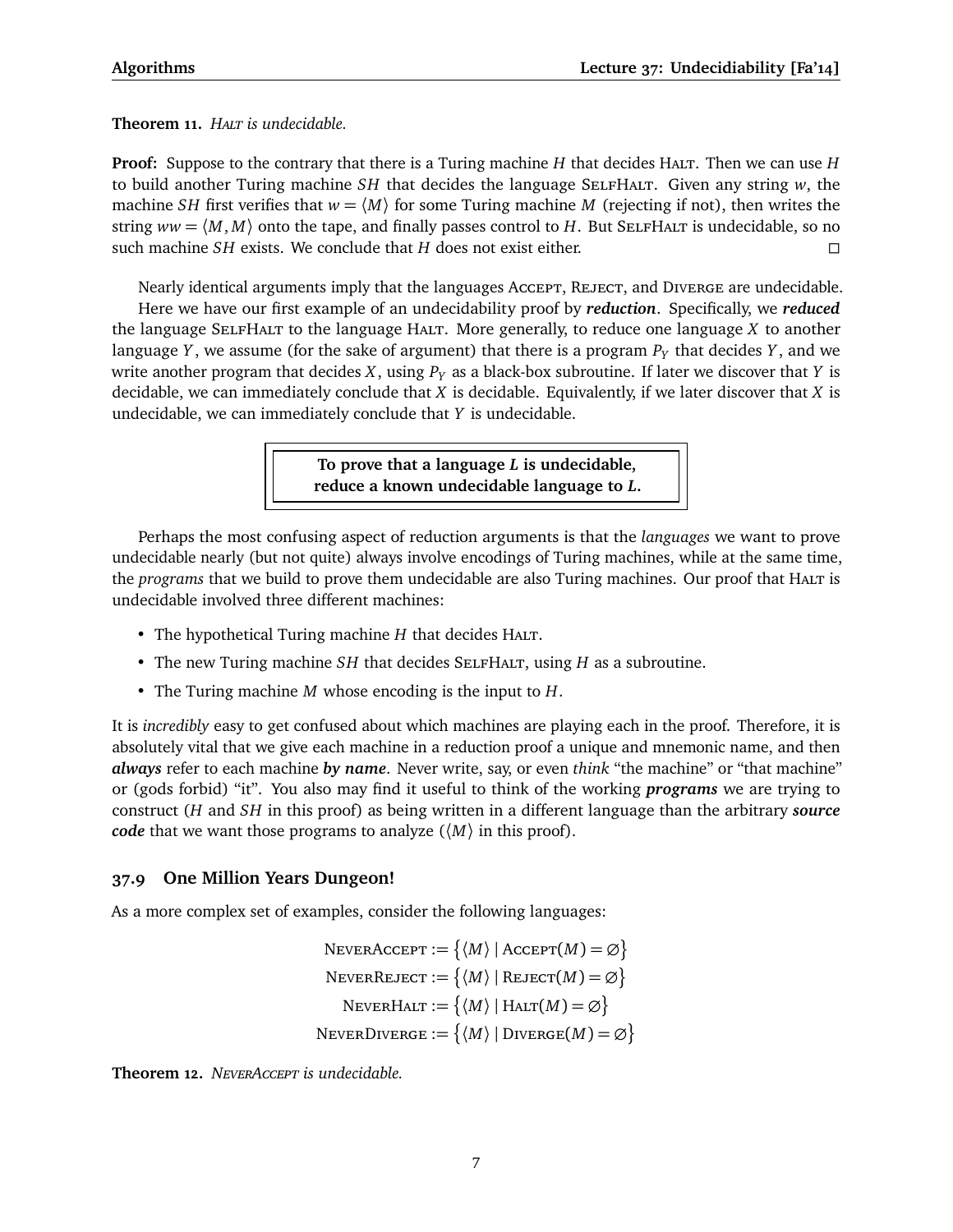**Proof:** Suppose to the contrary that there is a Turing machine *NA* that decides NeverAccept. Then by swapping the accept and reject states, we obtain a Turing machine *NA<sup>R</sup>* that decides the complementary language Σ<sup>\*</sup> \ NEVERACCEPT.

To reach a contradiction, we construct a Turing machine *A* that decides Accept as follows. Given the encoding  $\langle M, w \rangle$  of an arbitrary machine *M* and an arbitrary string *w* as input, *A* writes the encoding  $\langle M_w \rangle$ of a new Turing machine *M<sup>w</sup>* that ignores its input, writes *w* onto the tape, and then passes control to *M*. Finally, *A* passes the new encoding  $\langle M_w \rangle$  as input to  $NA^R.$  The following cartoon tries to illustrate the overall construction.



A reduction from from Accept to NeverAccept, which proves NeverAccept undecidable.

Before going any further, it may be helpful to list the various Turing machines that appear in this construction.

- The hypothetical Turing machine *NA* that decides NEVERACCEPT.
- The Turing machine *NA<sup>R</sup>* that decides Σ<sup>\*</sup> \ NEVERACCEPT, which we constructed by modifying *NA*.
- The Turing machine *A* that we are building, which decides Accept using  $NA<sup>R</sup>$  as a black-box subroutine.
- The Turing machine *M*, whose encoding is part of the input to *A*.
- The Turing machine  $M_w$  whose encoding A constructs from  $\langle M, w \rangle$  and then passes to  $NA^R$  as input.

Now let *M* be an arbitrary Turing machine and *w* be an arbitrary string, and suppose we run our new Turing machine *A* on the encoding 〈*M*, *w*〉. To complete the proof, we need to consider two cases: Either *M* accepts *w* or *M* does not accept *w*.

- First, suppose *M* accepts *w*.
	- **–** Then for all strings *x*, the machine *M<sup>w</sup>* accepts *x*.
	- $-$  So Accept $(M_w) = \Sigma^*$ , by the definition of Accept $(M_w)$ .
	- **−** So  $\langle M_w \rangle$  ∉ NeverAccept, by definition of NeverAccept.
	- **–** So *NA* rejects 〈*Mw*〉, because *NA* decides NeverAccept.
	- **–** So *NA<sup>R</sup>* accepts 〈*Mw*〉, buy construction of *NA<sup>R</sup>* .
	- **–** We conclude that *A* accepts 〈*M*, *w*〉, by construction of *A*.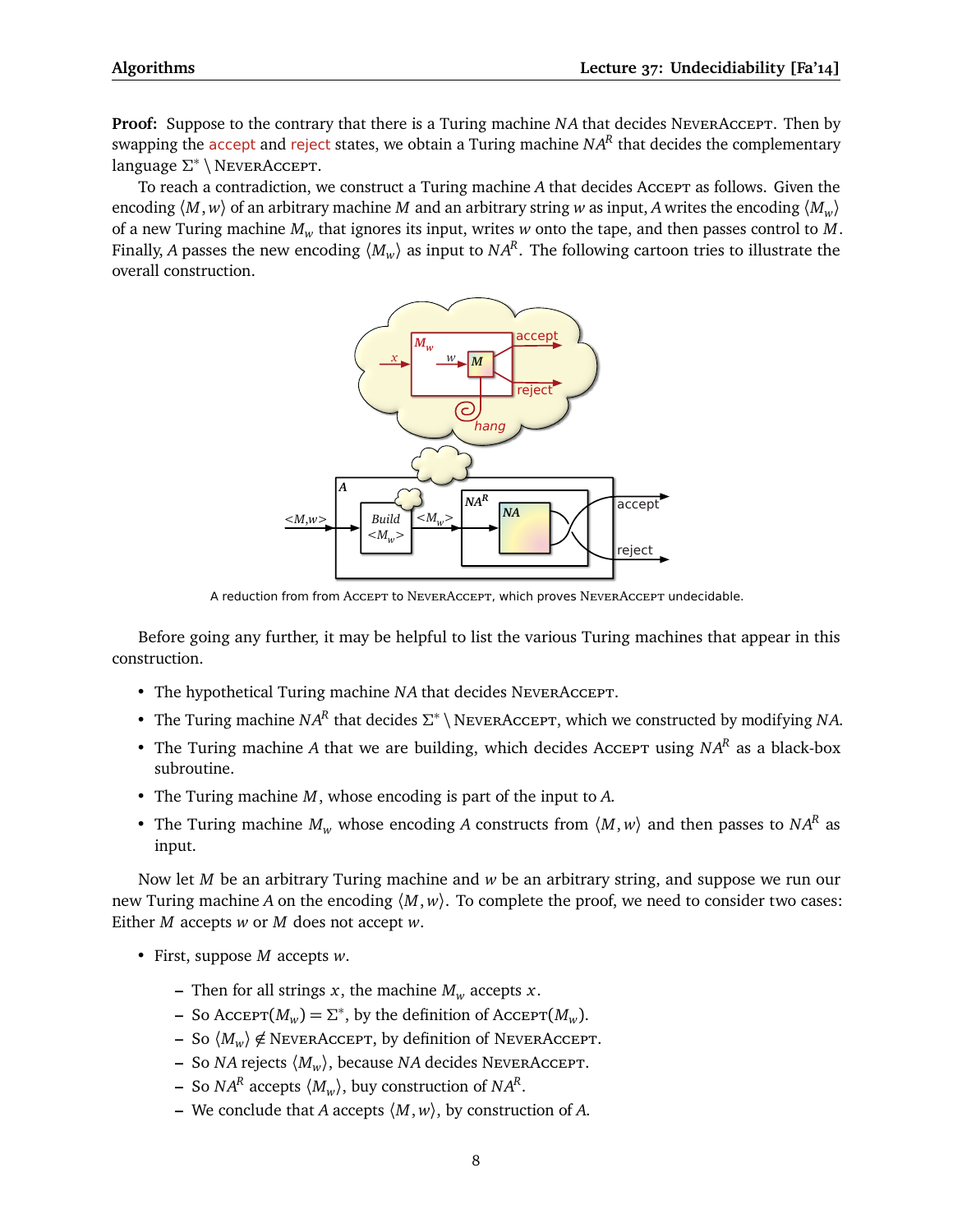- On the other hand, suppose *M* does not accept *w*, either rejecting or diverging instead.
	- **–** Then for all strings *x*, the machine  $M_w$  does not accept *x*.
	- $\sim$  So Accept $(M_w) = \emptyset$ , by the definition of Accept $(M_w)$ .
	- **–** So 〈*Mw*〉 ∈ NeverAccept, by definition of NeverAccept.
	- **–** So *NA* accepts 〈*Mw*〉, because *NA* decides NeverAccept.
	- **–** So *NA<sup>R</sup>* rejects 〈*Mw*〉, buy construction of *NA<sup>R</sup>* .
	- **–** We conclude that *A* rejects 〈*M*, *w*〉, by construction of *A*.

In short, *A* decides the language Accept, which is impossible. We conclude that *NA* does not exist.  $\square$ 

Again, similar arguments imply that the languages NEVERREJECT, NEVERHALT, and NEVERDIVERGE are undecidable. In each case, the core of the argument is describing how to transform the incoming machine-and-input encoding  $\langle M, w \rangle$  into the encoding of an appropriate new Turing machine  $\langle M_w \rangle$ .

Now that we know that NeverAccept and its relatives are undecidable, we can use them as the basis of further reduction proofs. Here is a typical example:

**Theorem 13.** The language DIVERGESAME :=  $\{(M_1), (M_2), |$  DIVERGE $(M_1)$  = DIVERGE $(M_2)\}$  is undecidable.

Proof: Suppose for the sake of argument that there is a Turing machine *DS* that decides DIVERGESAME. Then we can build a Turing machine *N D* that decides NeverDiverge as follows. Fix a Turing machine *Y* that accepts *Σ* ∗ (for example, by defining *δ*(start, *a*) = (accept,·,·) for all *a* ∈ *Γ* ). Given an arbitrary Turing machine encoding  $\langle M \rangle$  as input, *ND* writes the string  $\langle M \rangle \langle Y \rangle$  onto the tape and then passes control to *DS*. There are two cases to consider:

- If *DS* accepts  $\langle M \rangle \langle Y \rangle$ , then Diverge $(M)$  = Diverge $(Y)$  =  $\emptyset$ , so  $\langle M \rangle \in$  NeverDiverge.
- If *DS* rejects  $\langle M \rangle \langle Y \rangle$ , then DIVERGE(*M*)  $\neq$  DIVERGE(*Y*) =  $\emptyset$ , so  $\langle M \rangle \notin$  NEVERDIVERGE.

In short, *ND* accepts  $\langle M \rangle$  if and only if  $\langle M \rangle \in$  NeverDiverge, which is impossible. We conclude that *DS* does not exist. □

## **37.10 Rice's Theorem**

In 1953, Henry Rice proved the following extremely powerful theorem, which essentially states that *every* interesting question about the language accepted by a Turing machine is undecidable.

**Rice's Theorem.** Let  $\mathcal{L}$  be any set of languages that satisfies the following conditions:

- *There is a Turing machine Y such that*  $AccEPT(Y) \in \mathcal{L}$ *.*
- *There is a Turing machine N such that*  $ACCEPT(N) \notin \mathcal{L}$ *.*

The language  $\text{AccEPTIN}(\mathcal{L}) := \{ \langle M \rangle \mid \text{AccEPT}(M) \in \mathcal{L} \}$  is undecidable.

**Proof:** Without loss of generality, suppose  $\emptyset \notin \mathcal{L}$ . (A symmetric argument establishes the theorem in the opposite case  $\emptyset \in \mathcal{L}$ .) Fix an arbitrary Turing machine *Y* such that  $\text{Accept}(Y) \in \mathcal{L}$ .

Suppose to the contrary that there is a Turing machine  $A_L$  that decides AcceptIn( $\mathcal{L}$ ). To derive a contradiction, we describe a Turing machine *H* that decides the halting language HALT, using  $A_L$  as a black-box subroutine. Given the encoding  $\langle M, w \rangle$  of an arbitrary Turing machine *M* and an arbitrary string *w* as input, *H* writes the encoding 〈*WTF*〉 of a new Turing machine *WTF* that executes the following algorithm:



*H* then passes the new encoding  $\langle WTF \rangle$  to  $A_{\mathcal{L}}$ .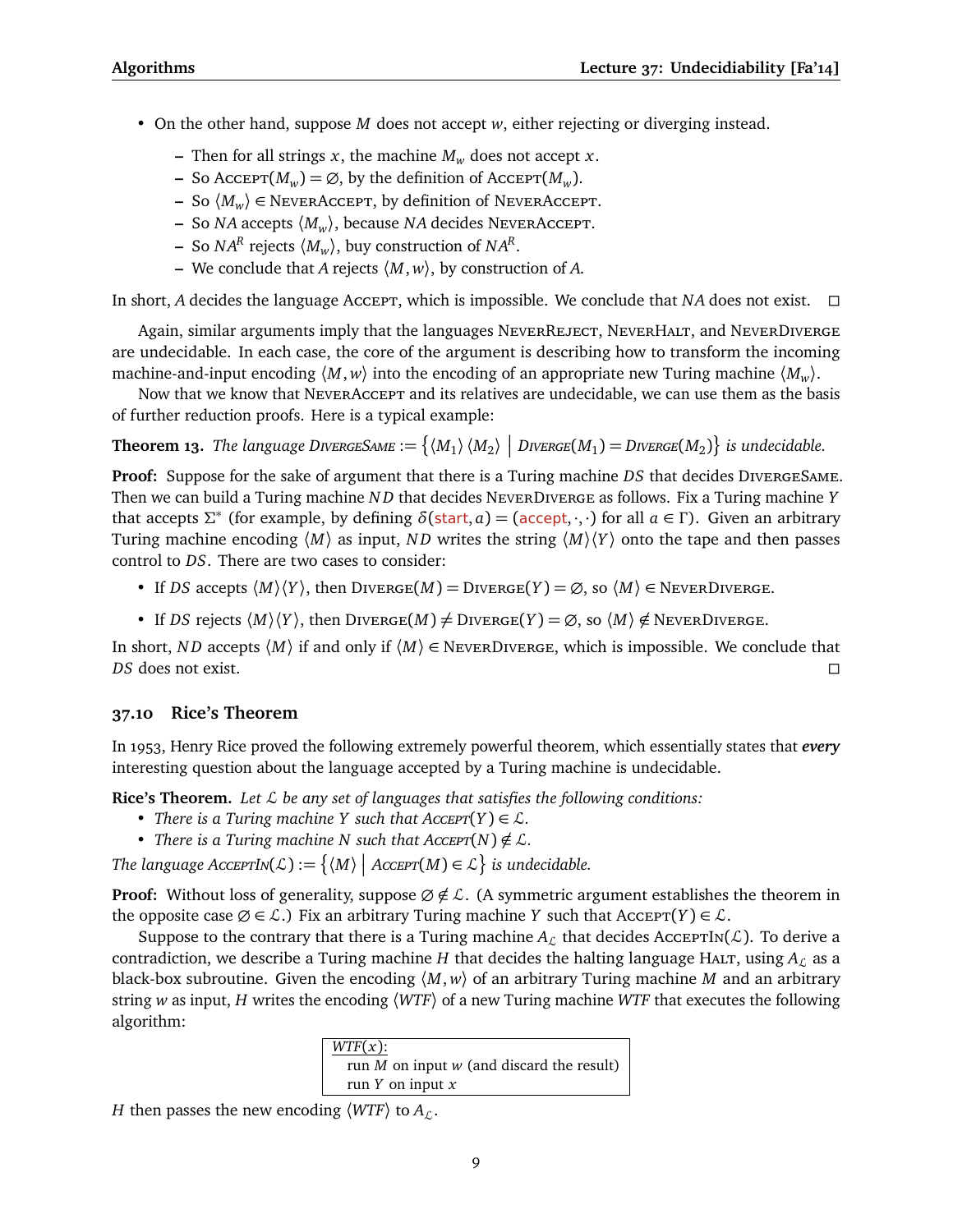Now let *M* be an arbitrary Turing machine and *w* be an arbitrary string, and suppose we run our new Turing machine *H* on the encoding  $\langle M, w \rangle$ . There are two cases to consider.

- Suppose *M* halts on input *w*.
	- **–** Then for all strings *x*, the machine *WTF* accepts *x* if and only if *Y* accepts *x*.
	- $\sim$  So Accept(*WTF*) = Accept(*Y*), by definition of Accept( $\cdot$ ).
	- **–** So Accept(*WTF*) ∈ L, by definition of *Y* .
	- **–** So  $A_L$  accepts  $\langle WTF \rangle$ , because  $A_L$  decides AcceptIn( $\mathcal{L}$ ).
	- **–** So *H* accepts 〈*M*, *w*〉, by definition of *H*.
- Suppose *M* does not halt on input *w*.
	- **–** Then for all strings *x*, the machine *WTF* does not halt on input *x*, and therefore does not accept *x*.
	- $-$  So Accept(*WTF*) =  $\varnothing$ , by definition of Accept(*WTF*).
	- **–** So Acceptr(*WTF*)  $\notin \mathcal{L}$ , by our assumption that  $\emptyset \notin \mathcal{L}$ .
	- **–** So  $A_{\mathcal{L}}$  rejects  $\langle WTF \rangle$ , because  $A_{\mathcal{L}}$  decides AcceptIn( $\mathcal{L}$ ).
	- **–** So *H* rejects 〈*M*, *w*〉, by definition of *H*.

In short, *H* decides the language HALT, which is impossible. We conclude that  $A_{\mathcal{L}}$  does not exist.  $\square$ 

The set  $\mathcal L$  in the statement of Rice's Theorem is often called a *property* of languages, rather than a *set*, to avoid the inevitable confusion about sets of sets. We can also think of  $\mathcal{L}$  as a *decision problem* about languages, where the languages are represented by Turing machines that accept or decide them. Rice's theorem states that the *only* properties of languages that are decidable are the trivial properties "Does this Turing machine accept an acceptable language?" (Answer: Yes, by definition.) and "Does this Turing machine accept Discover?" (Answer: No, because Discover is a credit card, not a language.)

Rice's Theorem makes it incredibly easy to prove that language properties are undecidable; we only need to exhibit one acceptable language that has the property and another acceptable language that does not. In fact, most proofs using Rice's theorem can use at least one of the following Turing machines:

- $M_{\text{AccEPT}}$  accepts every string, by defining  $\delta(\text{start}, a) = \text{accept}$  for every tape symbol *a*.
- $M_{\text{REJECT}}$  rejects every string, by defining  $\delta(\text{start}, a) =$  reject for every tape symbol *a*.
- *M*<sub>DIVERGE</sub> diverges on every string, by defining  $\delta$ (start, *a*) = (start, *a*, +1) for every tape symbol *a*.

**Corollary 14.** *Each of the following languages is undecidable.*

- *(a)* {〈*M*〉 | *M accepts given an empty initial tape*}
- *(b)* {〈*M*〉 | *M accepts the string* UIUC}
- *(c)* {〈*M*〉 | *M accepts exactly three strings*}
- *(d)* {〈*M*〉 | *M accepts all palindromes*}
- *(e)*  $\{ \langle M \rangle \mid AccEPT(M) \text{ is regular} \}$
- *(f)*  $\{ \langle M \rangle \mid \text{Accept}(M) \text{ is not regular} \}$
- $(g) \{ \langle M \rangle \mid AccEPT(M) \text{ is undecidable} \}$
- *(h)*  $\{\langle M \rangle |$   $\}$  *Accept*(*M*) =  $\text{Accept}(N)$ }*, for some arbitrary fixed Turing machine N.*

**Proof:** In all cases, undecidability follows from Rice's theorem.

(a) Let L be the set of all languages that contain the empty string. Then AcceptIn( $\mathcal{L}$ ) = { $\langle M \rangle$ | *M* accept given an empty initial tape}.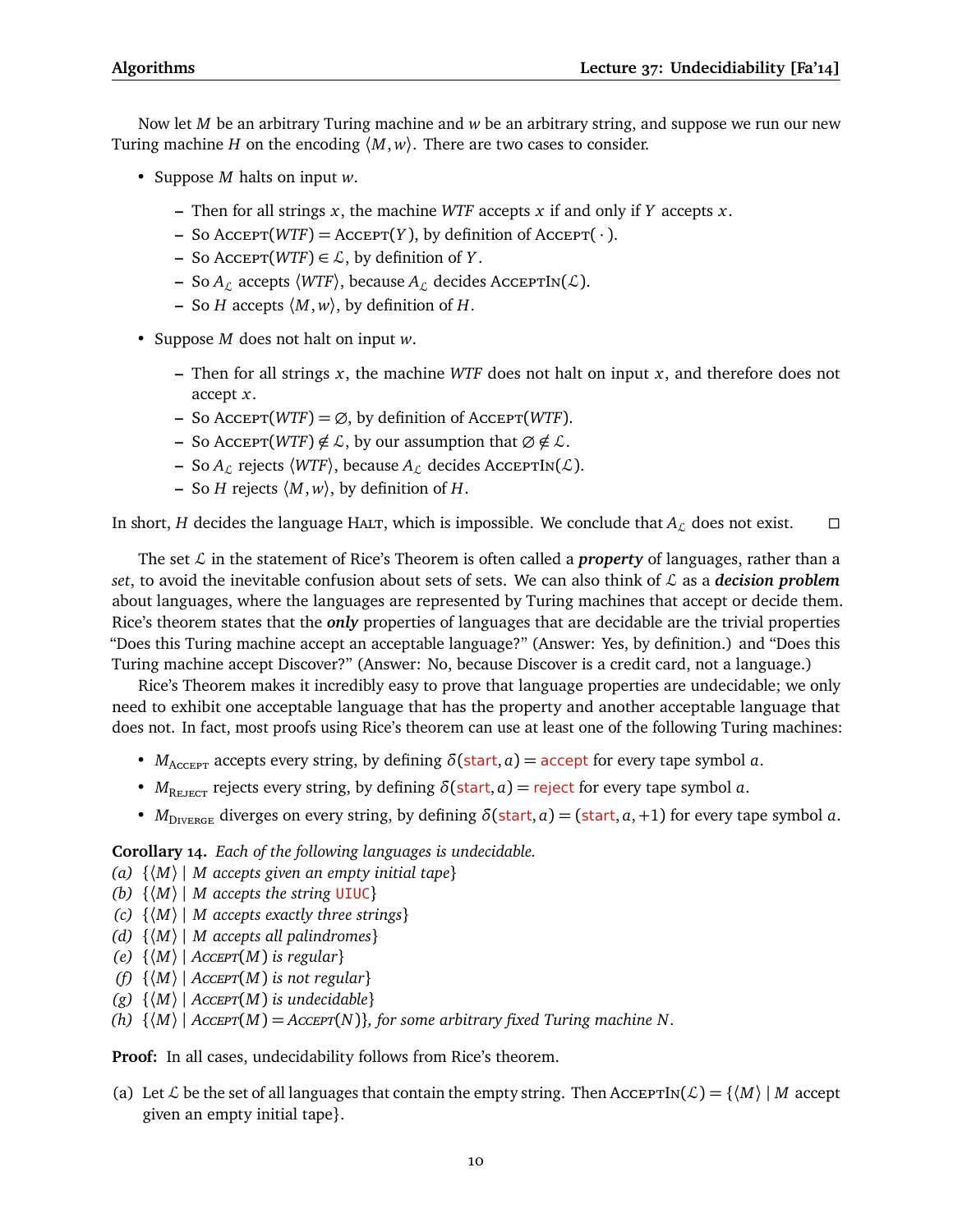- Given an empty initial tape,  $M_{\text{Accept}}$  accepts, so  $\text{HALT}(M_{\text{Accept}}) \in \mathcal{L}$ .
- Given an empty initial tape,  $M_{\text{Diverger}}$  does not accept, so  $\text{HALT}(M_{\text{Diverger}}) \notin \mathcal{L}$ .

Therefore, Rice's Theorem implies that  $\text{AccEPTIN}(\mathcal{L})$  is undecidable.

- (b) Let  $\mathcal L$  be the set of all languages that contain the string UIUC.
	- $M_{\text{AccEPT}}$  accepts UIUC, so HALT $(M_{\text{AccEPT}}) \in \mathcal{L}$ .
	- *M*<sub>DIVERGE</sub> does not accept UIUC, so HALT $(M_{\text{DIVERGE}}) \notin \mathcal{L}$ .

Therefore,  $\text{AccEPTIN}(\mathcal{L}) = \{ \langle M \rangle \mid M \text{ accepts the string UIUC} \}$  is undecidable by Rice's Theorem.

- (c) There is a Turing machine that accepts the language  $\{\text{larry}, \text{curly}, \text{mod}\}\$ . On the other hand,  $M_{\text{REJECT}}$  does not accept exactly three strings.
- (d)  $M_{\text{AccEPT}}$  accepts all palindromes, and  $M_{\text{REJECT}}$  does not accept all palindromes.
- (e)  $M_{REJECT}$  accepts the regular language  $\varnothing$ , and there is a Turing machine  $M_{\theta^n1^n}$  that accepts the non-regular language {0 *n* 1 *n* | *n* ≥ 0}.
- (f)  $M_{\text{REJECT}}$  accepts the regular language  $\varnothing$ , and there is a Turing machine  $M_{\theta^n1^n}$  that accepts the non-regular language  $\{0^n1^n \mid n \geq 0\}$ .<sup>[5](#page-10-0)</sup>
- (g) *M*<sub>REJECT</sub> accepts the decidable language ∅, and there is a Turing machine that accepts the undecidable language SELFREJECT.
- (h) The Turing machine *N* accepts Accept(*N*) by definition. The Turing machine  $N^R$ , obtained by swapping the accept and reject states of *N*, accepts the language HALT(*L*)  $\Lambda$ CCEPT(*N*)  $\neq$  $\mathsf{Accept}(N).$

We can also use Rice's theorem as a component in more complex undecidability proofs, where the target language consists of more than just a single Turing machine encoding.

**Theorem 15.** The language  $L := \{(M, w) \mid M \text{ accepts } w^k \text{ for every integer } k \ge 0\}$  is undecidable.

**Proof:** Fix an arbitrary string *w*, and let  $\mathcal L$  be the set of all languages that contain  $w^k$  for all  $k$ . Then  $\text{ACCEPT}(M_{\text{ACCEPT}}) = \Sigma^* \in \mathcal{L}$  and  $\text{ACCEPT}(M_{\text{REJECT}}) = \varnothing \notin \mathcal{L}$ . Thus, *even if the string w is fixed in advance*, no Turing machine can decide *L*.

Nearly identical reduction arguments imply the following variants of Rice's theorem. (The names of these theorems are not standard.)

**Rice's Rejection Theorem.** *Let* L *be any set of languages that satisfies the following conditions:*

- *There is a Turing machine Y such that*  $REJECT(Y) \in \mathcal{L}$
- *There is a Turing machine N such that*  $REJECT(N) \notin \mathcal{L}$ *.*

The language  $\text{REJECTIN}(\mathcal{L}) := \{ \langle M \rangle \mid \text{REJECT}(M) \in \mathcal{L} \}$  is undecidable.

**Rice's Halting Theorem.** Let  $\mathcal{L}$  be any set of languages that satisfies the following conditions:

- *There is a Turing machine Y such that*  $HAT(Y) \in \mathcal{L}$
- *There is a Turing machine N such that*  $HAT(N) \notin \mathcal{L}$ *.*

The language  $H$ ALTIN( $\mathcal{L}$ ) :=  $\{ \langle M \rangle \mid H$ ALT $(M) \in \mathcal{L} \}$  is undecidable.

**Rice's Divergence Theorem.** Let  $\mathcal{L}$  be any set of languages that satisfies the following conditions:

<span id="page-10-0"></span><sup>&</sup>lt;sup>5</sup>Yes, parts (e) and (f) have exactly the same proof.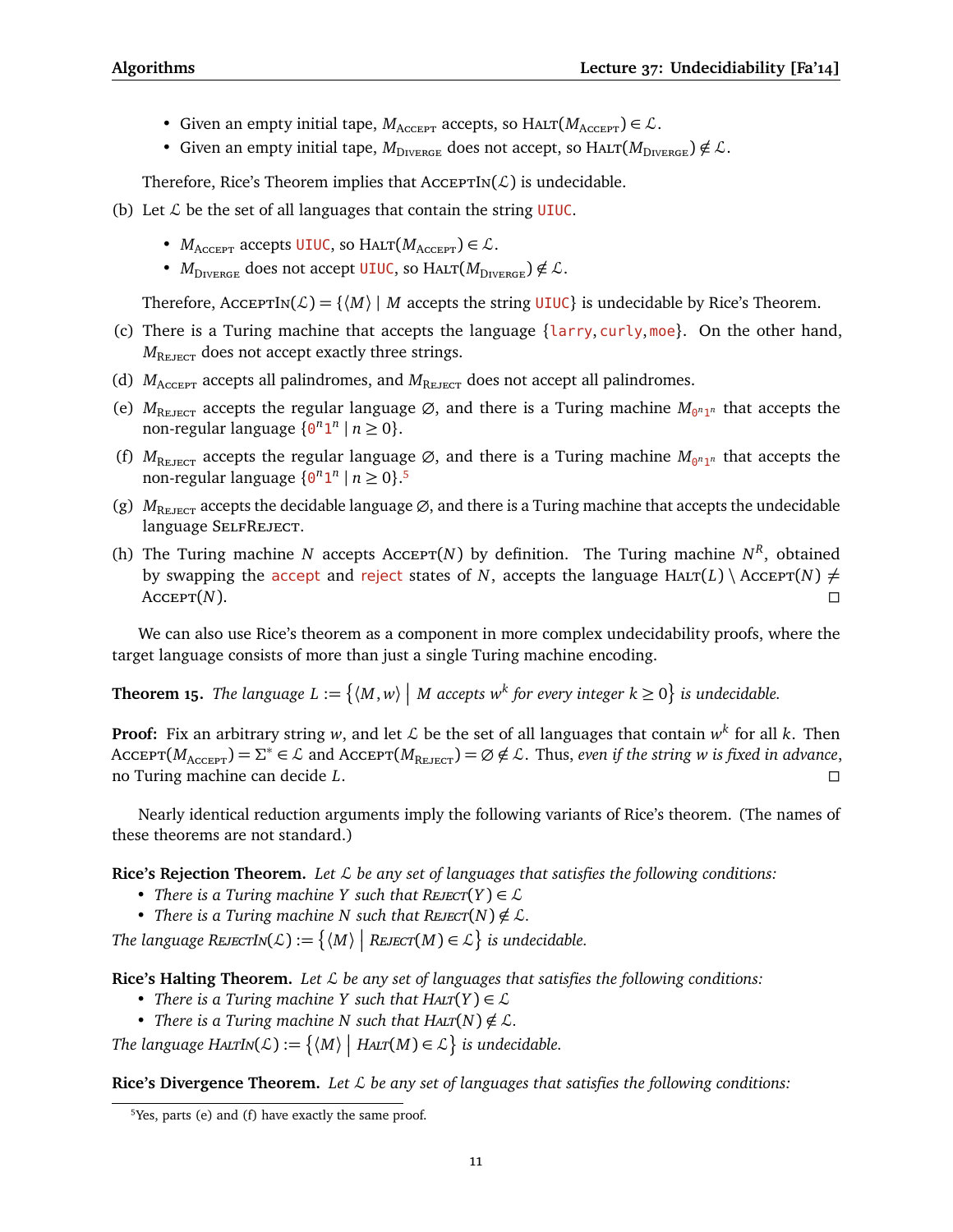• *There is a Turing machine Y such that*  $D \nvert \text{V} \text{R} \text{C}$   $(Y) \in \mathcal{L}$ 

• *There is a Turing machine N such that*  $D \nvert \text{ } D \text{ } E(N) \notin \mathcal{L}$ .

The language  $D$ *ivergeIn*( $\mathcal{L}$ ) :=  $\{ \langle M \rangle \mid D$ *iverge*( $M$ )  $\in \mathcal{L} \}$  is undecidable.

**Rice's Decision Theorem.** *Let* L *be any set of languages that satisfies the following conditions:*

- *• There is a Turing machine Y such that decides an language in* L*.*
- *• There is a Turing machine N such that decides an language not in* L*.*

The language  $D$ ECIDEIN $(\mathcal{L}) := \{ \langle M \rangle \mid M \text{ decides a language in } \mathcal{L} \}$  is undecidable.

As a final sanity check, always be careful to distinguish the following objects:

- The string  $\varepsilon$
- The language ∅
- The language  $\{\varepsilon\}$
- The language property ∅
- The language property {∅}
- The language property  $\{\{\varepsilon\}\}\$
- The Turing machine  $M_{\text{REJECT}}$  that rejects every string and therefore *decides* the language ∅.
- The Turing machine  $M_{\text{DvERGE}}$  that diverges on every string and therefore *accepts* the language  $\varnothing$ .

## *?***37.11 The Rice-McNaughton-Myhill-Shapiro Theorem**

The following subtle generalization of Rice's theorem precisely characterizes which properties of acceptable languages are *acceptable*. This result was partially proved by Henry Rice in 1953, in the same paper that proved Rice's Theorem; Robert McNaughton, John Myhill, and Norman Shapiro completed the proof a few years later, each independently from the other two. $<sup>6</sup>$  $<sup>6</sup>$  $<sup>6</sup>$ </sup>

**The Rice-McNaughton-Myhill-Shapiro Theorem.** *Let* L *be an arbitrary set of acceptable languages. The language*  $\text{AcceptIN}(\mathcal{L}) := \{ \langle M \rangle \mid \text{Accept}(M) \in \mathcal{L} \}$  *is acceptable <i>if and only if*  $\mathcal{L}$  *satisfies the following conditions:*

- *(a)*  $\mathcal{L}$  *is monotone:* For any language  $L \in \mathcal{L}$ , every superset of  $L$  *is also in*  $\mathcal{L}$ *.*
- *(b)*  $\mathcal L$  *is compact: Every language in*  $\mathcal L$  *has a finite subset that is also in*  $\mathcal L$ *.*
- *(c)*  $\mathcal{L}$  *is finitely acceptable: The language*  $\{(L) | L \in \mathcal{L} \text{ and } L \text{ is finite}\}\$ is acceptable.<sup>[7](#page-11-1)</sup>

I won't give a complete proof of this theorem (in part because it requires techniques I haven't introduced), but the following lemma is arguably the most interesting component:

**Lemma 16.** Let  $\mathcal{L}$  be a set of acceptable languages. If  $\mathcal{L}$  is not monotone, then  $\text{Accept}(L)$  is unacceptable.

<span id="page-11-0"></span> $6$ McNaughton never published his proof (although he did announce the result); consequently, this theorem is sometimes called "The Rice-Myhill-Shapiro Theorem". Even more confusingly, Myhill published his proof twice, once in a paper with John Shepherdson and again in a later paper with Jacob Dekker. So maybe it should be called the Rice–Dekker-Myhill–McNaughton– Myhill-Shepherdson–Shapiro Theorem.

<span id="page-11-1"></span><sup>&</sup>lt;sup>7</sup>Here the encoding  $\langle L \rangle$  of a finite language  $L \subseteq \Sigma^*$  is exactly the string that you would write down to explicitly describe *L*. Formally, 〈*L*〉 is the unique string over the alphabet *Σ* ∪ {**{**, **,**, **}**, <sup>3</sup>} that contains the strings in *L* in lexicographic order, separated by commas , and surrounded by braces {}, with  $\varepsilon$  representing the empty string. For example,  $\langle \{ \varepsilon,$  0, 01, 0110, 01101001} $\rangle$  = **{** <sup>3</sup>**,**0**,**01**,**0110**,**01101001**}**.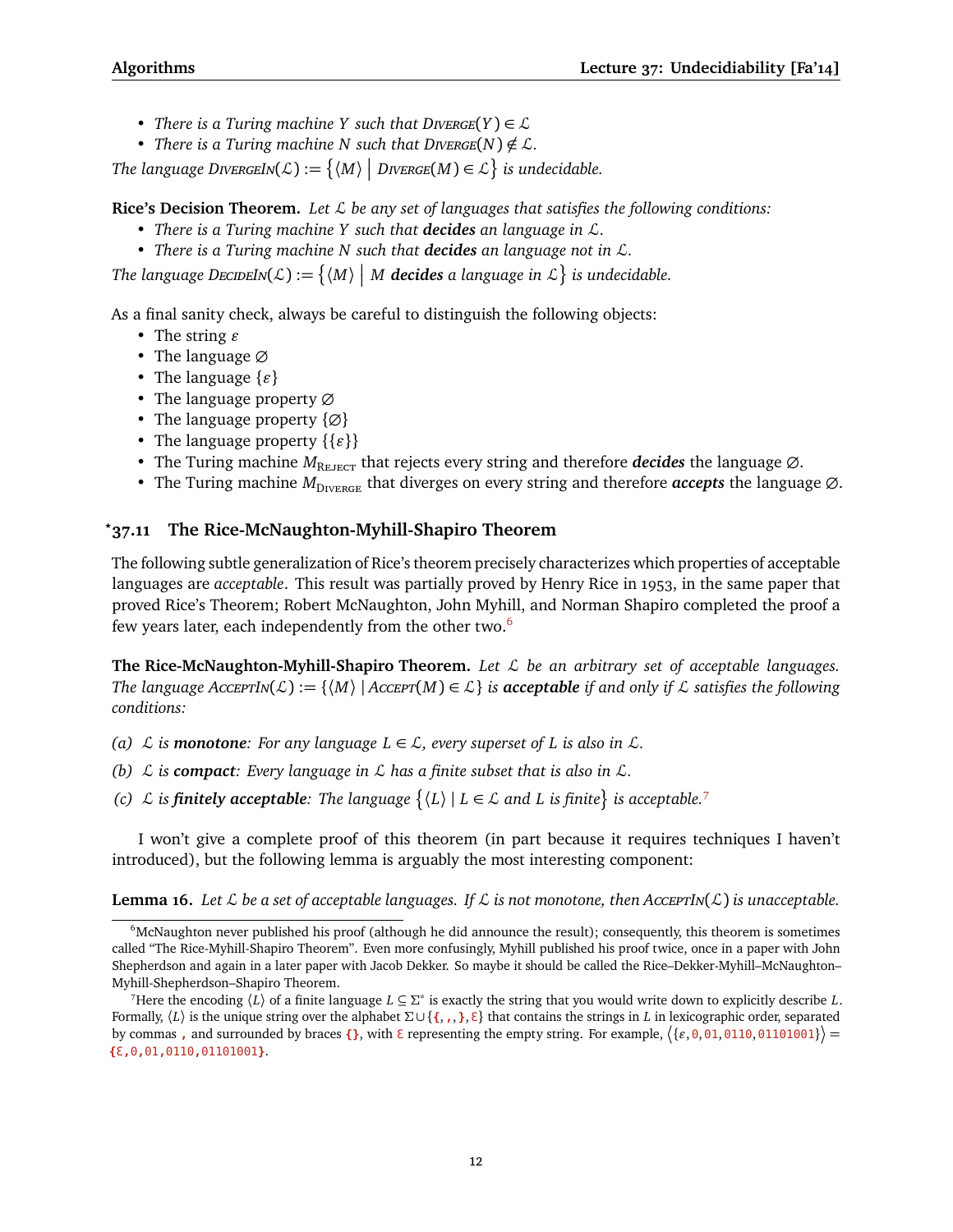**Proof:** Suppose to the contrary that there is a Turing machine  $AI_{\mathcal{L}}$  that accepts AcceptIn( $\mathcal{L}$ ). Using this Turing machine as a black box, we describe a Turing machine *SD* that accepts the unacceptable language SelfDiverge. Fix two Turing machines *Y* and *N* such that

> $ACCEPT(Y) \in \mathcal{L}$ ,  $ACCEPT(N) \notin \mathcal{L}$ , and  $\text{ACCEPT}(Y) \subseteq \text{ACCEPT}(N)$ .

Let *w* be the input to *SD*. After verifying that  $w = \langle M \rangle$  for some Turing machine *M* (and rejecting otherwise), *SD* writes the encoding 〈*WTF*〉 or a new Turing machine *WTF* that implements the following algorithm:

| $WTF(x)$ :                                        |
|---------------------------------------------------|
| write $x$ to second tape                          |
| write $\langle M \rangle$ to third tape           |
| in parallel:                                      |
| run Y on the first tape                           |
| run $N$ on the second tape                        |
| run $M$ on the third tape                         |
| if $Y$ accepts $x$                                |
| accept                                            |
| if N accepts x and M halts on $\langle M \rangle$ |
| accept                                            |

Finally, *SD* passes the new encoding  $\langle WTF \rangle$  to  $AI<sub>L</sub>$ . There are two cases to consider:

- If *M* halts on  $\langle M \rangle$ , then Accept(*WTF*) = Accept(*N*)  $\notin \mathcal{L}$ , and therefore  $AI_{\mathcal{L}}$  does not accept  $\langle WTF\rangle$ .
- If *M* does not halt on  $\langle M \rangle$ , then Accept(*WTF*) = Accept(*Y*)  $\in \mathcal{L}$ , and therefore  $AI_{\mathcal{L}}$  accepts  $\langle WTF\rangle$ .

In short, *SD* accepts SELFDIVERGE, which is impossible. We conclude that *SD* does not exist.

**Corollary 17.** *Each of the following languages is unacceptable.*

- $(a) \{ \langle M \rangle \mid AccEPT(M) \text{ is finite} \}$
- *(b)*  $\{\langle M \rangle |$  *Accept*(*M*) *is infinite*}
- *(c)*  $\{ \langle M \rangle \mid AccEPT(M) \text{ is regular} \}$
- *(d)*  $\{ \langle M \rangle \mid AccEPT(M) \text{ is not regular} \}$
- $(e) \{ \langle M \rangle \mid AccEPT(M) \text{ is decidable} \}$
- *(f)* {〈*M*〉 | *Accept*(*M*) *is undecidable*}
- *(g)* {〈*M*〉 | *M accepts at least one string in SelfDiverge*}
- *(h)*  $\{\langle M \rangle |$   $\}$  *Accept*(*M*) =  $\angle$  *Accept*(*N*)}*, for some arbitrary fixed Turing machine N.*
- **Proof:** (a) The set of finite languages is not monotone: ∅ is finite; Σ<sup>\*</sup> is not finite; both ∅ and Σ<sup>\*</sup> are acceptable (in fact decidable); and  $Ø ⊂ Σ<sup>*</sup>$ .
- (b) The set of infinite acceptable languages is not compact: No finite subset of the infinite acceptable language *Σ* ∗ is infinite!
- (c) The set of regular languages is not monotone: Consider the languages  $\emptyset$  and  $\{0^n1^n \mid n \ge 0\}$ .
- (d) The set of non-regular acceptable languages is not monotone: Consider the languages  $\{0^n 1^n \mid n \ge 0\}$ and *Σ* ∗ .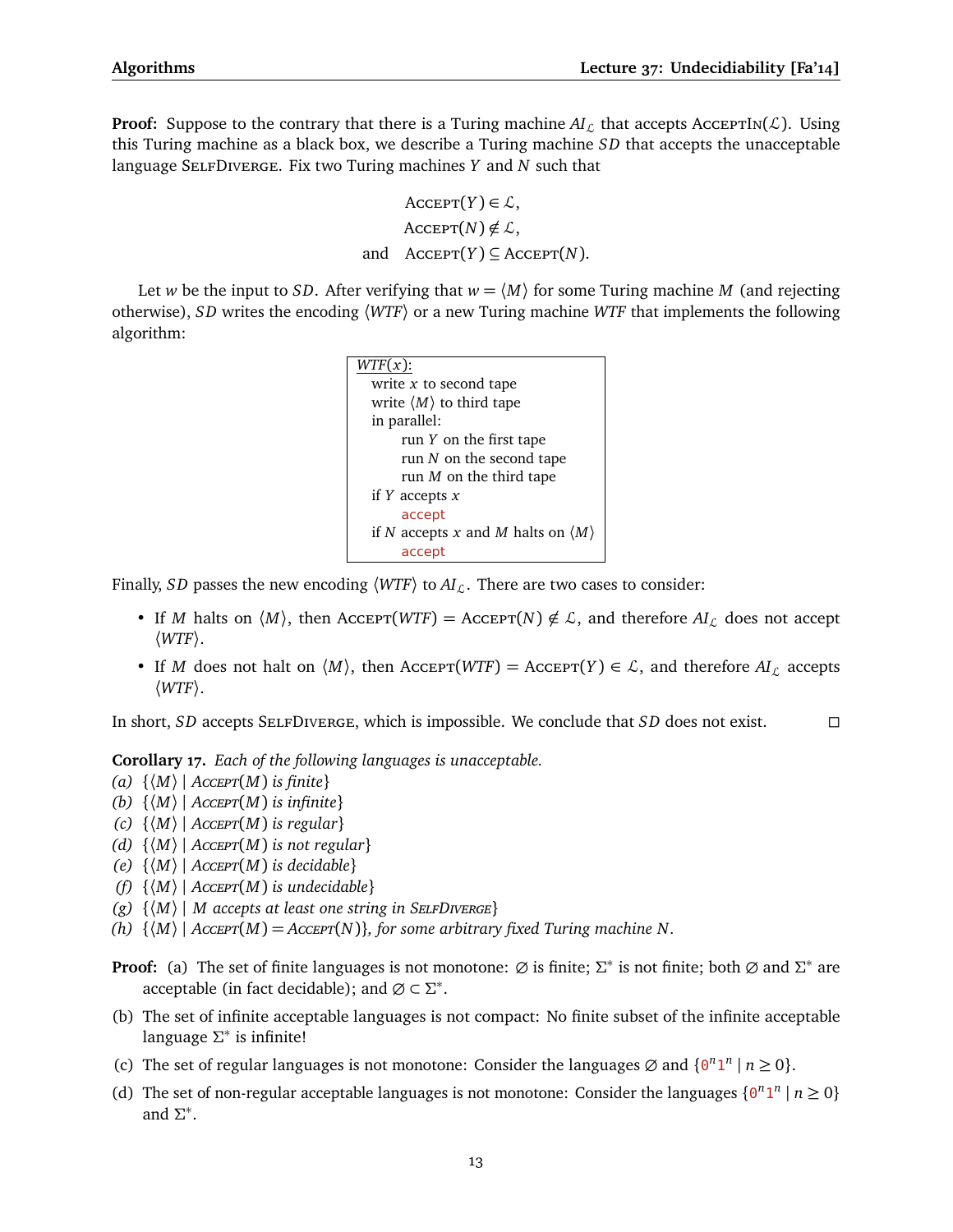- (e) The set of decidable languages is not monotone: Consider the languages  $\varnothing$  and SELFREJECT.
- (f) The set of undecidable acceptable languages is not monotone: Consider the languages  $SE_{LF}$ REJECT and *Σ* ∗ .
- (g) The set  $\mathcal{L} = \{L \mid L \cap \text{SELFDIVERGE} \neq \emptyset\}$  is not finitely acceptable. For any string *w*, deciding whether  ${w}$  ∈  $\mathcal{L}$  is equivalent to deciding whether  $w$  ∈ SELFDIVERGE, which is impossible.
- (h) If  $\text{ACCEPT}(N) \neq \Sigma^*$ , then the set  $\{\text{ACCEPT}(N)\}$  is not monotone. On the other hand, if  $\text{ACCEPT}(N)$  =  $\Sigma^*$ , then the set {Accept(*N*)} is not compact: No finite subset of  $\Sigma^*$  is equal to  $\Sigma^*$  $\Box$

## **37.12 Turing Machine Behavior: It's Complicated**

Rice's theorems imply that every interesting question about the language that a Turing machine accepts—or more generally, the function that a program computes—is undecidable. A more subtle question is whether we can recognize Turing machines that exhibit certain *internal behavior*. Some behaviors we can recognize; others we can't.

**Theorem 18.** *The language NeverLeft* :=  $\{(M, w) | Given w as input, M never moves left\} is decidable.$ 

**Proof:** Given the encoding 〈*M*, *w*〉, we simulate *M* with input *w* using our universal Turing machine *U*, but with the following termination conditions. If *M* ever moves its head to the left, then we reject. If *M* halts without moving its head to the left, then we accept. Finally, if *M* reads more than |*Q*| blanks, where *Q* is the state set of *M*, then we accept. If the first two cases do not apply, *M* only moves to the right; moreover, after reading the entire input string, *M* only reads blanks. Thus, after reading |*Q*| blanks, it must repeat some state, and therefore loop forever without moving to the left. The three cases are exhaustive.

**Theorem 19.** *The language LEFTTHREE* :=  $\{(M, w) | Given w as input, M eventually moves left three times\}$ *in a row*} *is undecidable.*

**Proof:** Given  $\langle M \rangle$ , we build a new Turing machine  $M'$  that accepts the same language as *M* and moves left three times in a row if and only if it accepts, as follows. For each non-accepting state *p* of *M*, the new machine  $M'$  has three states  $p_1, p_2, p_3$ , with the following transitions:

> $\delta'(p_1, a) = (q_2)$ where  $(q, b, \Delta) = \delta(p, a)$  and  $q \neq$  accept  $\delta'(p_2, a) = (p_3, a, +1)$  $\delta'(p_3, a) = (p_1, a, -1)$

In other words, after each non-accepting transition, *M'* moves once to the right and then once to the left. For each transition to accept,  $M'$  has a sequence of seven transitions: three steps to the right, then three steps to the left, and then finally accept', all without modifying the tape. (The three steps to the right ensure that  $M'$  does not fall off the left end of the tape.)

Finally, *M*<sup>0</sup> moves left three times in a row if and only if *M* accepts *w*. Thus, if we could decide LEFTTHREE, we could also decide Accept, which is impossible.  $\Box$ 

There is no hard and fast rule like Rice's theorem to distinguish decidable behaviors from undecidable behaviors, but I can offer two rules of thumb.

• If it is possible to simulate an arbitrary Turing machine while avoiding the target behavior, then the behavior is not decidable. For example: there is no algorithm to determine whether a given Turing machine reenters its start state, or revisits the left end of the tape, or writes a blank.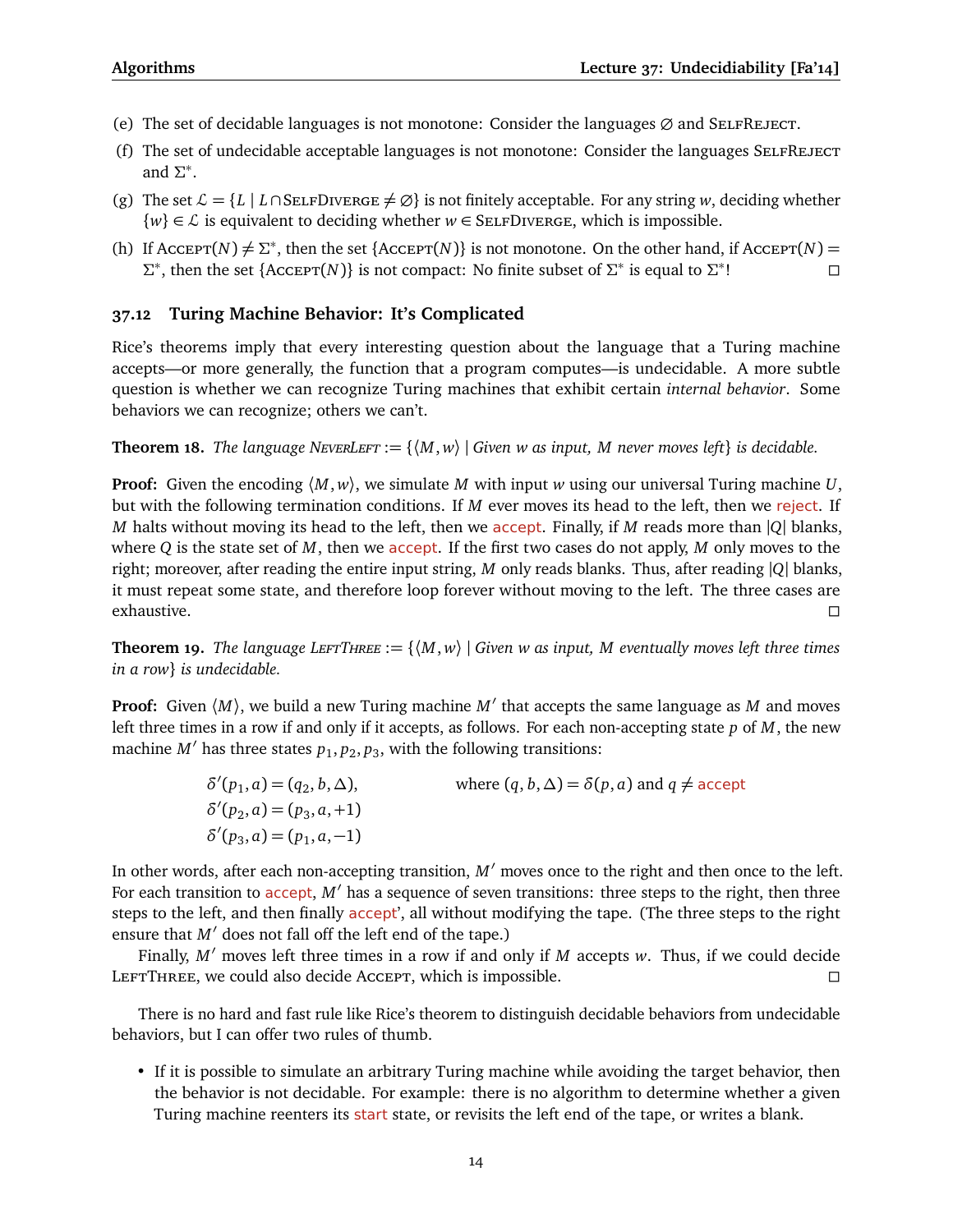• If a Turing machine with the target behavior is limited to a finite number of configurations, or is guaranteed to force an infinite loop after a finite number of transitions, then the behavior is likely to be decidable. For example, there *are* algorithms to determine whether a given Turing machine ever leaves its start state, or reads its entire input string, or writes a non-blank symbol over a blank.

# **Exercises**

- 1. Let *M* be an arbitrary Turing machine.
	- (a) Describe a Turing machine  $M^R$  such that Accept $(M^R)$  = Reject $(M^R)$  and Reject $(M^R)$  =  $ACCEPT(M)$ .
	- (b) Describe is a Turing machine  $M^A$  such that Accept( $M^A$ ) = Accept( $M$ ) and Reject( $M^A$ ) =  $\emptyset$ .
	- (c) Describe is a Turing machine  $M^H$  such that Accept  $(M^H)$  = HALT $(M)$  and REJECT $(M^H)$  =  $\emptyset$ .
- 2. (a) Prove that Accept is undecidable.
	- (b) Prove that REJECT is undecidable.
	- (c) Prove that Diverge is undecidable.
- 3. (a) Prove that NEVERREJECT is undecidable.
	- (b) Prove that NEVERHALT is undecidable.
	- (c) Prove that NeverDiverge is undecidable.
- 4. Prove that each of the following languages is undecidable.
	- (a) ALWAYSACCEPT :=  $\{ \langle M \rangle \mid \text{Accept}(M) = \Sigma^* \}$
	- (b) ALWAYSREJECT :=  $\{ \langle M \rangle \mid \text{REJECT}(M) = \Sigma^* \}$
	- (c) ALWAYSHALT :=  $\{ \langle M \rangle | \text{HALT}(M) = \Sigma^* \}$
	- (d) ALWAYSDIVERGE :=  $\{ \langle M \rangle \mid \text{DIVERGE}(M) = \Sigma^* \}$
- 5. Let  $\mathcal L$  be a non-empty proper subset of the set of acceptable languages. Prove that the following languages are undecidable:
	- (a) REJECTIN( $\mathcal{L}$ ) := { $\{M\}$  REJECT $(M) \in \mathcal{L}$ }
	- (b)  $\text{HALTN}(\mathcal{L}) := \{ \langle M \rangle \mid \text{HALT}(M) \in \mathcal{L} \}$
	- (c) DIVERGEIN $(\mathcal{L}) := \{ \langle M \rangle \mid \text{DIVERGE}(M) \in \mathcal{L} \}$
- 6. For each of the following decision problems, either *sketch* an algorithm or prove that the problem is undecidable. Recall that  $w<sup>R</sup>$  denotes the reversal of string *w*. For each problem, the input is the encoding 〈*M*〉 of a Turing machine *M*.
	- (a) Does *M* accept  $\langle M \rangle^R$ ?
	- (b) Does *M* reject any palindrome?
	- (c) Does *M* accept all palindromes?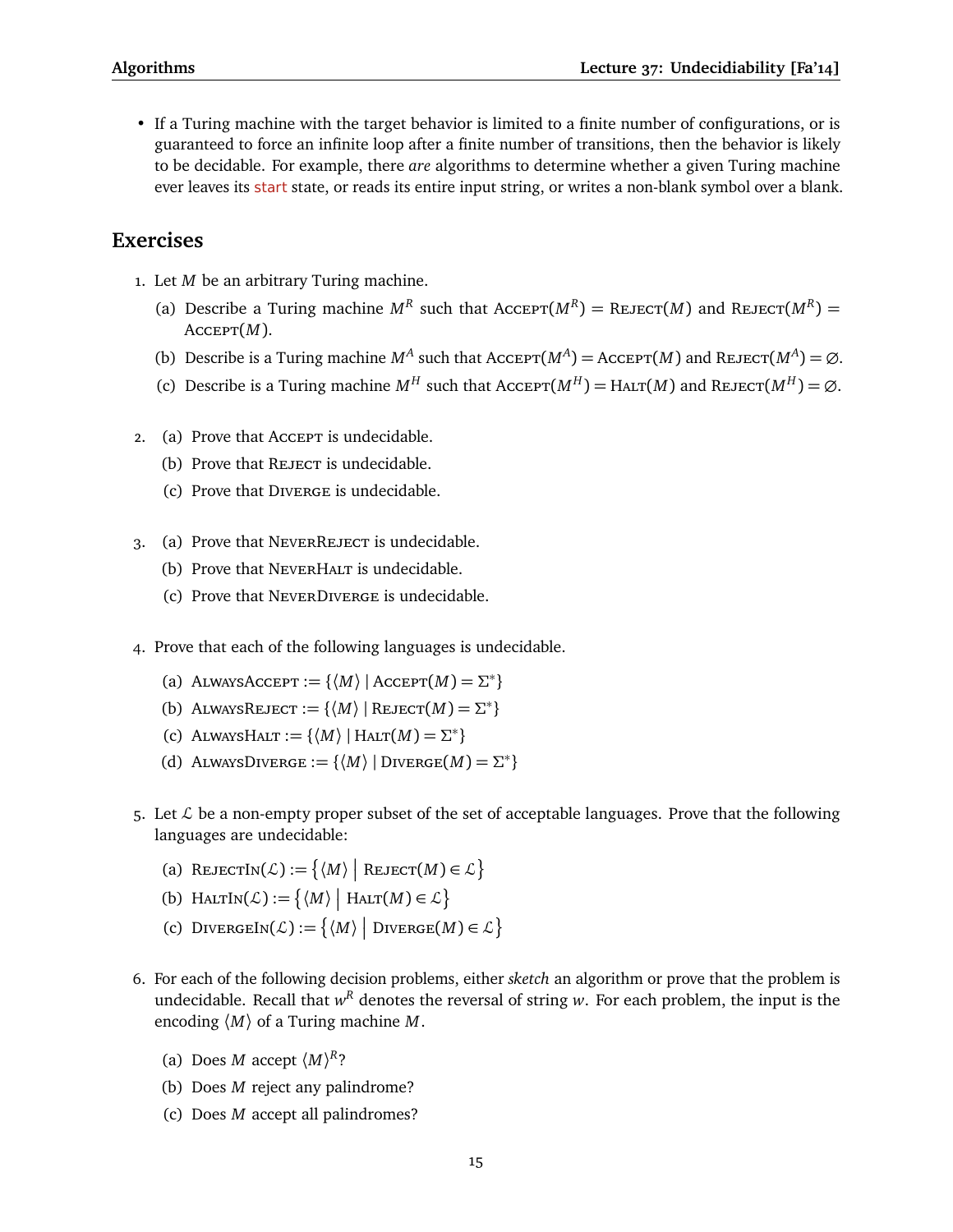- (d) Does *M* diverge only on palindromes?
- (e) Is there an input string that forces *M* to move left?
- (f) Is there an input string that forces *M* to move left three times in a row?
- (g) Does *M* accept the encoding of any Turing machine *N* such that  $\text{AccEPT}(N) = \text{SelEDIVERGE?}$
- 7. For each of the following decision problems, either *sketch* an algorithm or prove that the problem is undecidable. Recall that  $w<sup>R</sup>$  denotes the reversal of string *w*. For each problem, the input is an encoding 〈*M*, *w*〉 of a Turing machine *M* and its input string *w*.
	- (a) Does *M* accept the string  $ww^R$ ?
	- (b) Does *M* accept either *w* or  $w^R$ ?
	- (c) Does *M* either accept *w* or reject  $w^R$ ?
	- (d) Does *M* accept the string  $w<sup>k</sup>$  for some integer  $k$ ?
	- (e) Does *M* accept *w* in at most  $2^{|w|}$  steps?
	- (f) If we run *M* on input *w*, does *M* ever change a symbol on its tape?
	- (g) If we run *M* on input *w*, does *M* ever move to the right?
	- (h) If we run *M* on input *w*, does *M* ever move to the right twice in a row?
	- (i) If we run *M* on input *w*, does *M* move its head to the right more than  $2^{|w|}$  times (not necessarily consecutively)?
	- (j) If we run *M* with input *w*, does *M* ever change a  $\Box$  on the tape to any other symbol?
	- (k) If we run *M* with input *w*, does *M* ever change a  $\Box$  on the tape to 1?
	- (l) If we run *M* with input *w*, does *M* ever write a  $\Box$ ?
	- (m) If we run *M* with input *w*, does *M* ever leave its start state?
	- (n) If we run *M* with input *w*, does *M* ever reenter its start state?
	- (o) If we run *M* with input *w*, does *M* ever reenter a state that it previously left? That is, are there states  $p \neq q$  such that *M* moves from state *p* to state *q* and then later moves back to state *p*?
- 8. Let *M* be a Turing machine, let *w* be an arbitrary input string, and let *s* and *t* be positive integers integer. We say that *M* accepts *w in space s* if *M* accepts *w* after accessing at most the first *s* cells on the tape, and *M* accepts *w in time t* if *M* accepts *w* after at most *t* transitions.
	- (a) Prove that the following languages are decidable:
		- i.  $\left\{ \langle M, w \rangle \mid M \text{ accepts } w \text{ in time } |w|^2 \right\}$
		- ii.  $\left\{ \langle M, w \rangle \mid M \text{ accepts } w \text{ in space } |w|^2 \right\}$
	- (b) Prove that the following languages are undecidable:
		- i.  $\left\{ \left\langle M \right\rangle \ \middle| \ M \text{ accepts at least one string } w \text{ in time } |w|^2 \right\}$
		- ii.  $\left\{ \left\langle M \right\rangle \ \middle| \ M \text{ accepts at least one string } w \text{ in space } |w|^2 \right\}$